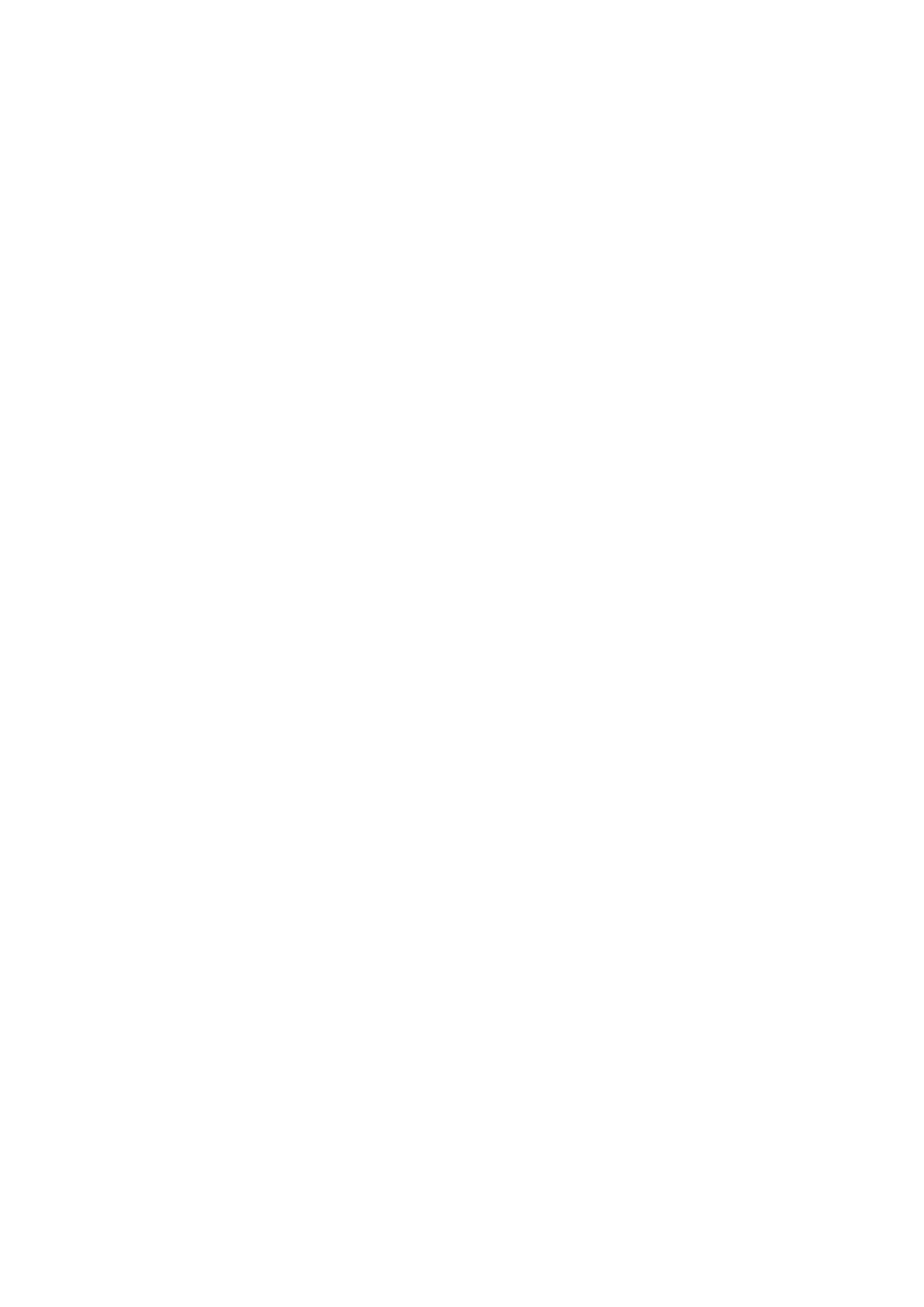## Western Australia

# **Sale of Goods (Vienna Convention) Act 1986**

# **Contents**

| 1. | Short title                                     |                       |
|----|-------------------------------------------------|-----------------------|
| 2. | Commencement                                    | $\mathcal{D}_{\cdot}$ |
| 3. | Term used: Convention                           | 2                     |
| 4. | Act binds Crown                                 | 2                     |
| 5. | Convention to have force of law                 | 2                     |
| 6. | Convention to prevail in event of inconsistency | 2                     |
| 7. | Evidence of certain matters                     | 2                     |
|    | <b>Schedule 1 — Vienna Convention</b>           |                       |

# **Notes**

| Compilation table            |    |
|------------------------------|----|
| Uncommenced provisions table | 37 |

# **Defined terms**

As at 14 Apr 2022 Version 02-b0-00 Page i Published on www.legislation.wa.gov.au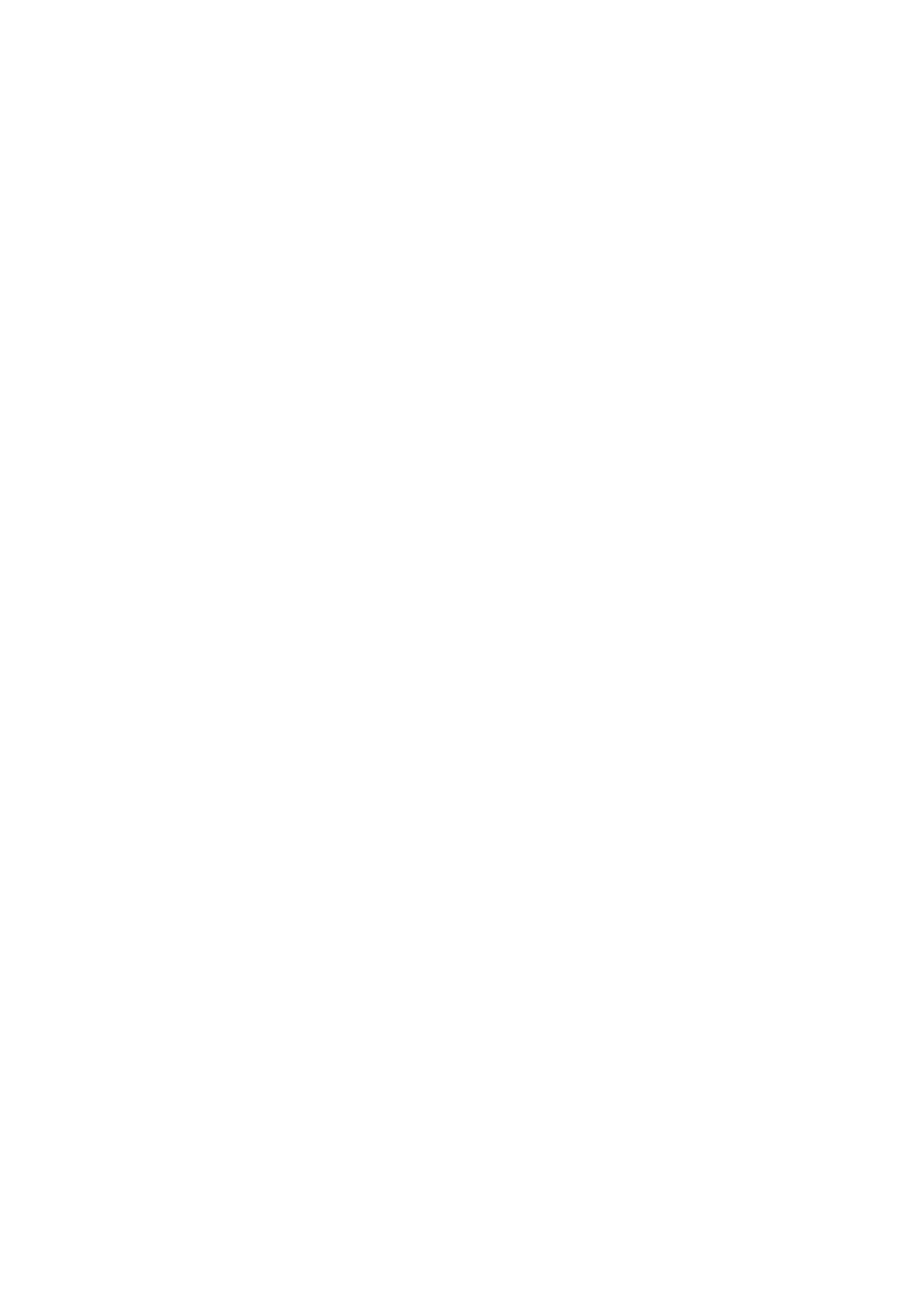# **Sale of Goods (Vienna Convention) Act 1986**

**An Act to give effect within Western Australia to the United Nations Convention on Contracts for the International Sale of Goods, and for other purposes.** 

## **Preamble**

Whereas —

- (1) the United Nations Convention on Contracts for the International Sale of Goods was adopted at Vienna, Austria, on 10 April 1980 and was opened for signature and also for accession on 11 April 1980; and
- (2) it has been agreed between the Commonwealth, the States and the Northern Territory that the provisions of the Convention should, after it enters into force in respect of Australia, have the force of law in the States and the Territories by virtue of legislation enacted by the Parliaments of the respective States and the Legislative Assembly of the Northern Territory and by virtue of an Ordinance of the Australian Capital Territory:

Be it therefore enacted by the Queen's Most Excellent Majesty, by and with the advice and consent of the Legislative Council and Legislative Assembly of Western Australia, in this present Parliament assembled, and by the authority of the same, as follows:

## **1. Short title**

This Act may be cited as the *Sale of Goods (Vienna Convention) Act 1986*.

As at 14 Apr 2022 Version 02-b0-00 Page 1 Published on www.legislation.wa.gov.au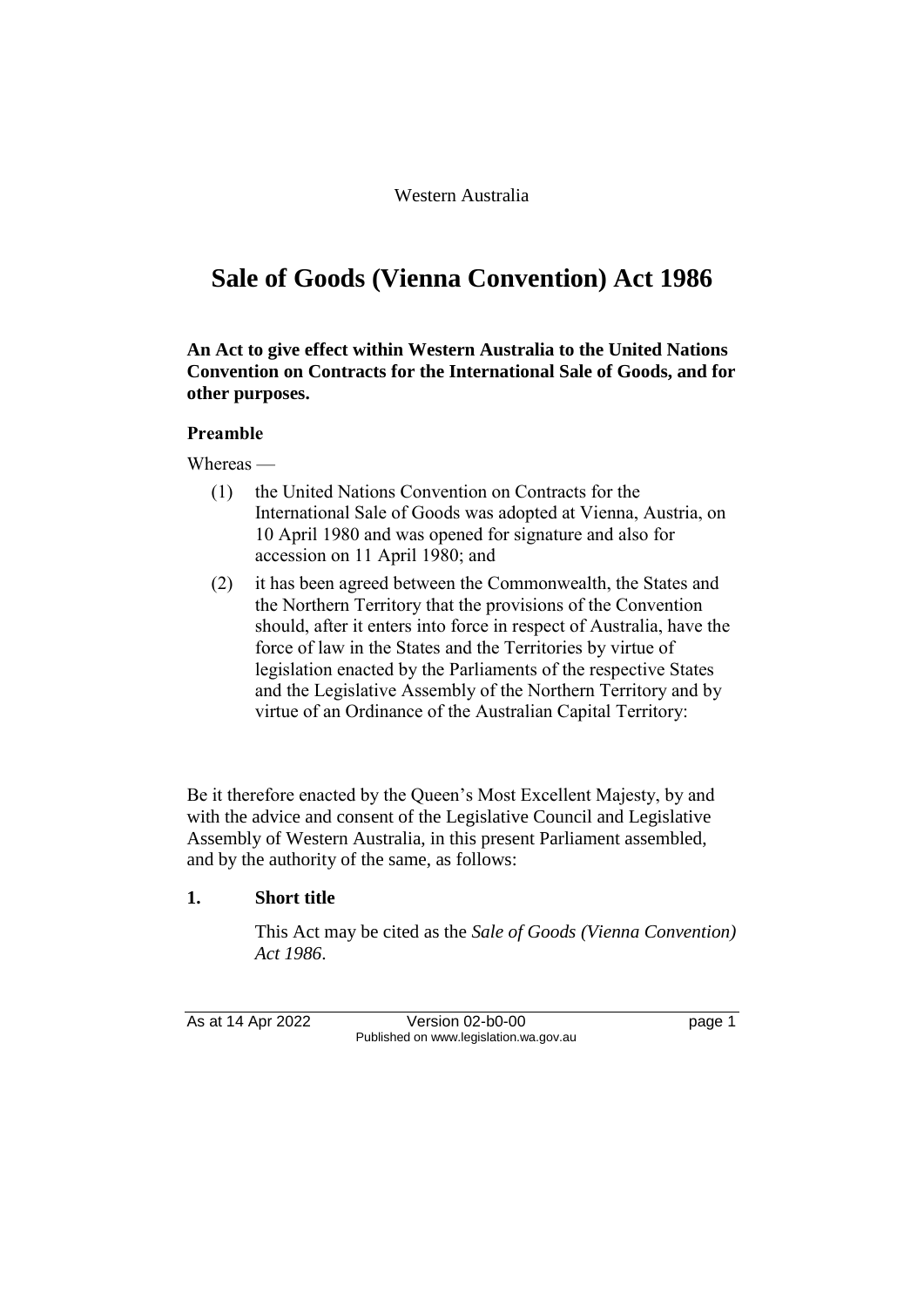## **s. 2**

## **2. Commencement**

This Act shall come into operation on such day, not being earlier than the day on which the Convention enters into force in respect of Australia, as is fixed by proclamation.

## **3. Term used: Convention**

In this  $Act$  —

*Convention* means the United Nations Convention on Contracts for the International Sale of Goods adopted at Vienna, Austria, on 10 April 1980 and opened for signature and also for accession on 11 April 1980, a copy of which is set out in Schedule 1.

## **4. Act binds Crown**

This Act binds the Crown not only in right of Western Australia but also, so far as the legislative power of Parliament permits, the Crown in all its capacities.

## **5. Convention to have force of law**

The provisions of the Convention have the force of law in Western Australia.

## **6. Convention to prevail in event of inconsistency**

The provisions of the Convention prevail over any other law in force in Western Australia to the extent of any inconsistency.

## **7. Evidence of certain matters**

(1) A document purporting to be a notice issued by the Minister and published in the *Gazette*, or a document purporting to be a notice issued by a Minister of State for the Commonwealth and published in the *Commonwealth of Australia Gazette*, or a document certified by a legal practitioner to be a true copy of such a notice —

page 2 **Version 02-b0-00** As at 14 Apr 2022 Published on www.legislation.wa.gov.au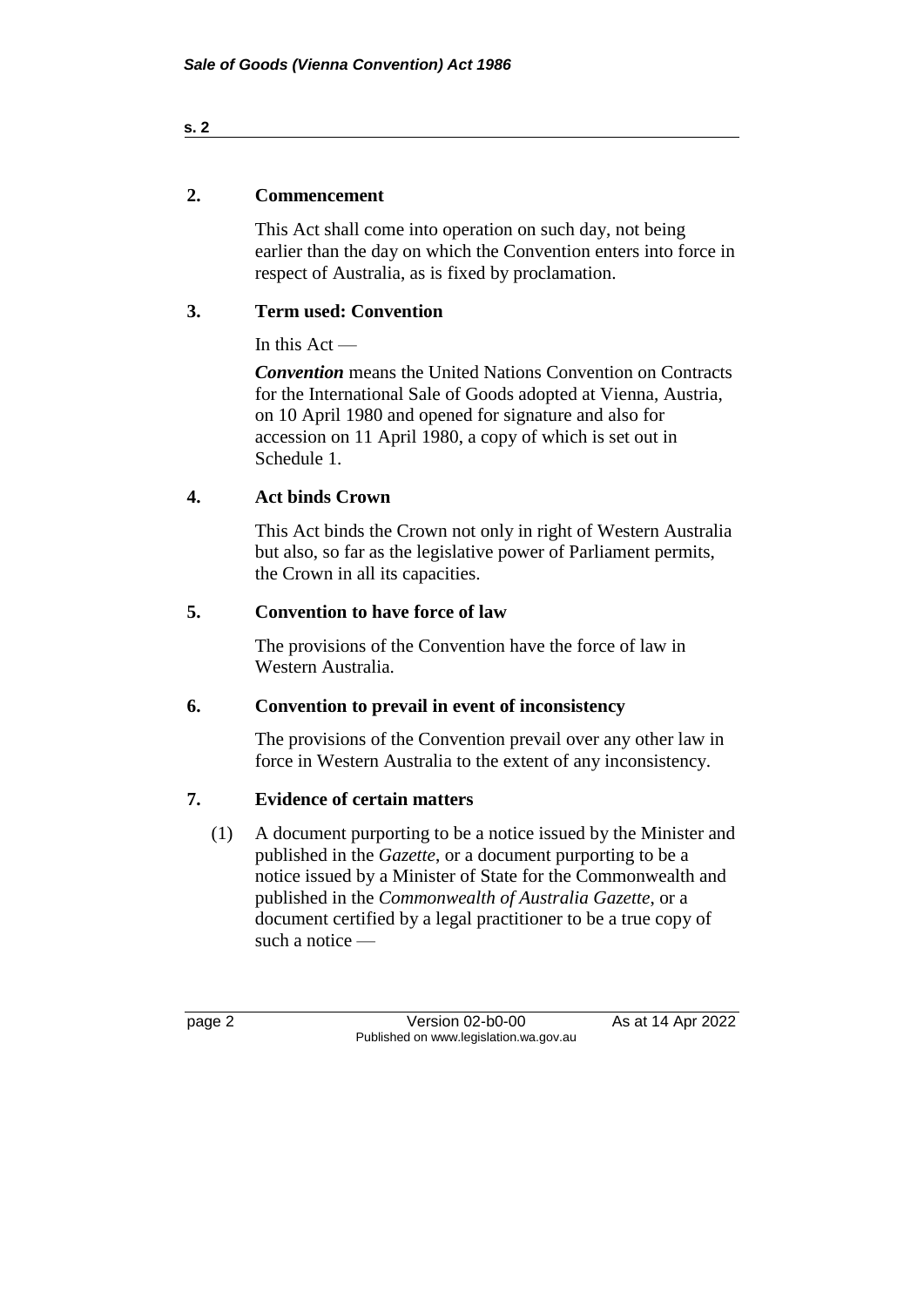- (a) declaring that the Convention has entered or will enter into force, with effect from a specified date, in respect of a specified country; or
- (b) declaring that a specified country has made a declaration under Part IV of the Convention and specifying details of that declaration, including the date the declaration took or will take effect; or
- (c) declaring that a specified country has denounced the Convention or Part II or III of the Convention and specifying the date the denunciation took or will take effect,

is evidence of the matters contained in the document.

 $(2)$  In this section —

*legal practitioner* means an Australian legal practitioner within the meaning of that term in the *Legal Profession Act 2008* section 3.

*[Section 7 amended: No. 21 of 2008 s. 701.]*

As at 14 Apr 2022 Version 02-b0-00 Page 3 Published on www.legislation.wa.gov.au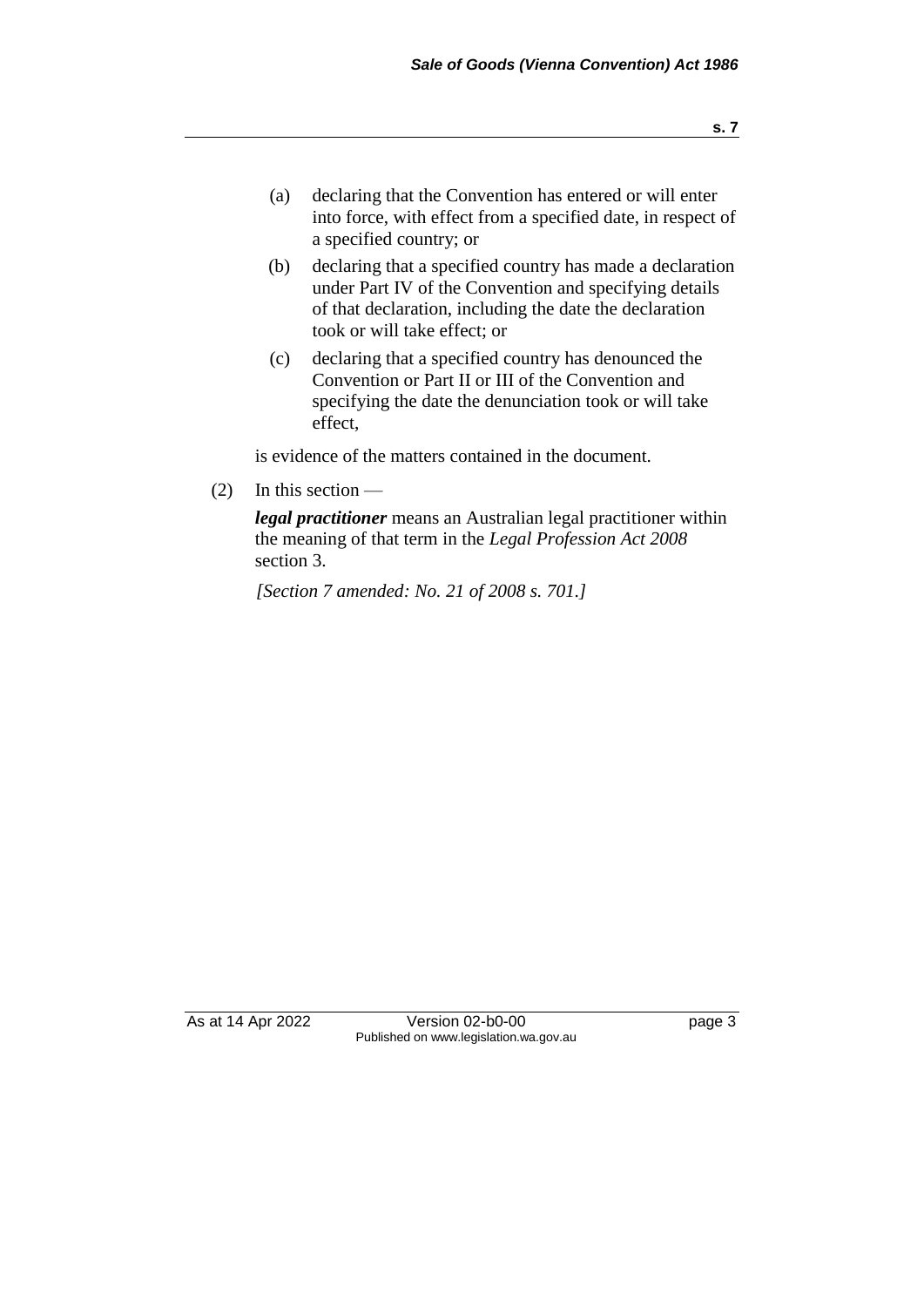## **Schedule 1 — Vienna Convention**

[s. 3]

*[Heading amended: No. 19 of 2010 s. 4.]*

## **UNITED NATIONS CONVENTION ON CONTRACTS FOR THE INTERNATIONAL SALE OF GOODS**

## THE STATES PARTIES TO THIS CONVENTION,

BEARING IN MIND the broad objectives in the resolutions adopted by the sixth special session of the General Assembly of the United Nations on the establishment of a New International Economic Order,

CONSIDERING that the development of international trade on the basis of equality and mutual benefit is an important element in promoting friendly relations among States,

BEING OF THE OPINION that the adoption of uniform rules which govern contracts for the international sale of goods and take into account the different social, economic and legal systems would contribute to the removal of legal barriers in international trade and promote the development of international trade,

HAVE AGREED as follows:

## PART I — SPHERE OF APPLICATION AND GENERAL PROVISIONS

## CHAPTER I — SPHERE OF APPLICATION

## *Article 1*

(1) This Convention applies to contracts of sale of goods between parties whose places of business are in different States:

- (a) when the States are Contracting States; or
- (b) when the rules of private international law lead to the application of the law of a Contracting State.

page 4 Version 02-b0-00 As at 14 Apr 2022 Published on www.legislation.wa.gov.au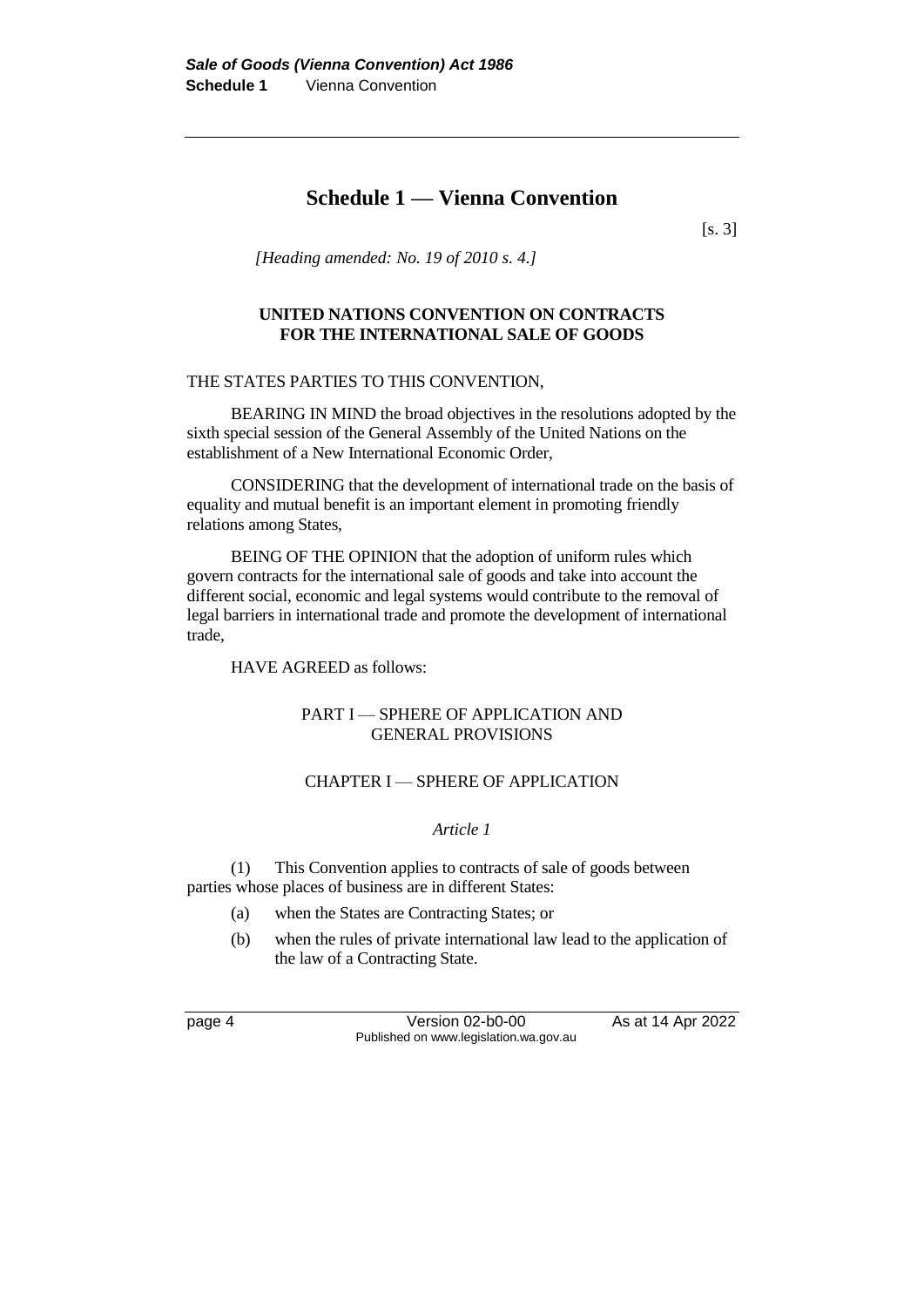(2) The fact that the parties have their places of business in different States is to be disregarded whenever this fact does not appear either from the contract or from any dealings between, or from information disclosed by, the parties at any time before or at the conclusion of the contract.

(3) Neither the nationality of the parties nor the civil or commercial character of the parties or of the contract is to be taken into consideration in determining the application of this Convention.

## *Article 2*

This Convention does not apply to sales:

- (a) of goods bought for personal, family or household use, unless the seller, at any time before or at the conclusion of the contract, neither knew nor ought to have known that the goods were bought for any such use;
- (b) by auction;
- (c) on execution or otherwise by authority of law;
- (d) of stocks, shares, investment securities, negotiable instruments or money;
- (e) of ships, vessels, hovercraft or aircraft;
- (f) of electricity.

#### *Article 3*

(1) Contracts for the supply of goods to be manufactured or produced are to be considered sales unless the party who orders the goods undertakes to supply a substantial part of the materials necessary for such manufacture or production.

(2) This Convention does not apply to contracts in which the preponderant part of the obligations of the party who furnishes the goods consists in the supply of labour or other services.

## *Article 4*

This Convention governs only the formation of the contract of sale and the rights and obligations of the seller and the buyer arising from such a contract. In

As at 14 Apr 2022 Version 02-b0-00 Page 5 Published on www.legislation.wa.gov.au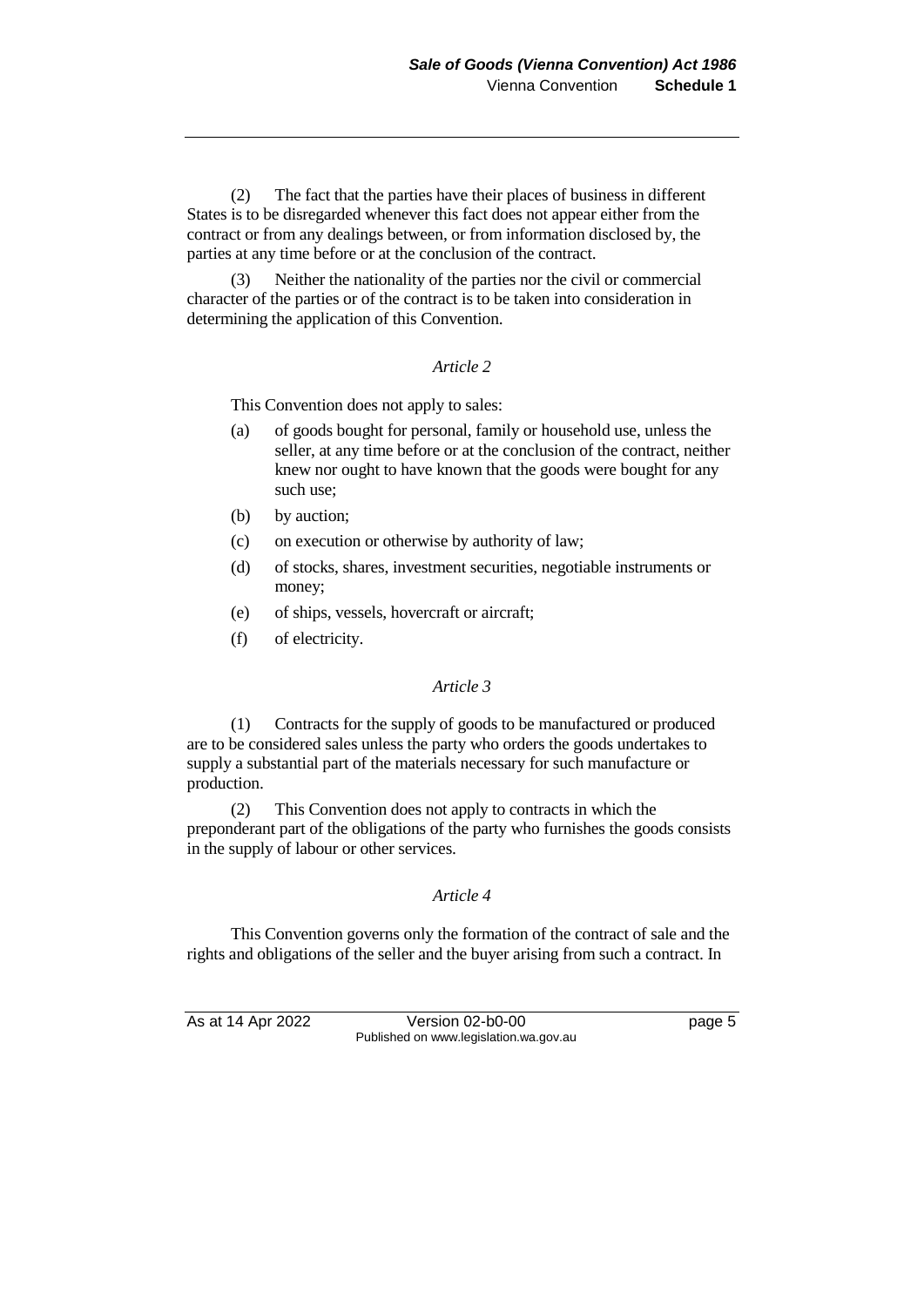particular, except as otherwise expressly provided in this Convention, it is not concerned with:

- (a) the validity of the contract or of any of its provisions or of any usage;
- (b) the effect which the contract may have on the property in the goods sold.

## *Article 5*

This Convention does not apply to the liability of the seller for death or personal injury caused by the goods to any person.

## *Article 6*

The parties may exclude the application of this Convention or, subject to article 12, derogate from or vary the effect of any of its provisions.

## CHAPTER II — GENERAL PROVISIONS

## *Article 7*

(1) In the interpretation of this Convention, regard is to be had to its international character and to the need to promote uniformity in its application and the observance of good faith in international trade.

(2) Questions concerning matters governed by this Convention which are not expressly settled in it are to be settled in conformity with the general principles on which it is based or, in the absence of such principles, in conformity with the law applicable by virtue of the rules of private international law.

#### *Article 8*

(1) For the purposes of this Convention statements made by and other conduct of a party are to be interpreted according to his intent where the other party knew or could not have been unaware what that intent was.

(2) If the preceding paragraph is not applicable, statements made by and other conduct of a party are to be interpreted according to the understanding that a

page 6 Version 02-b0-00 As at 14 Apr 2022 Published on www.legislation.wa.gov.au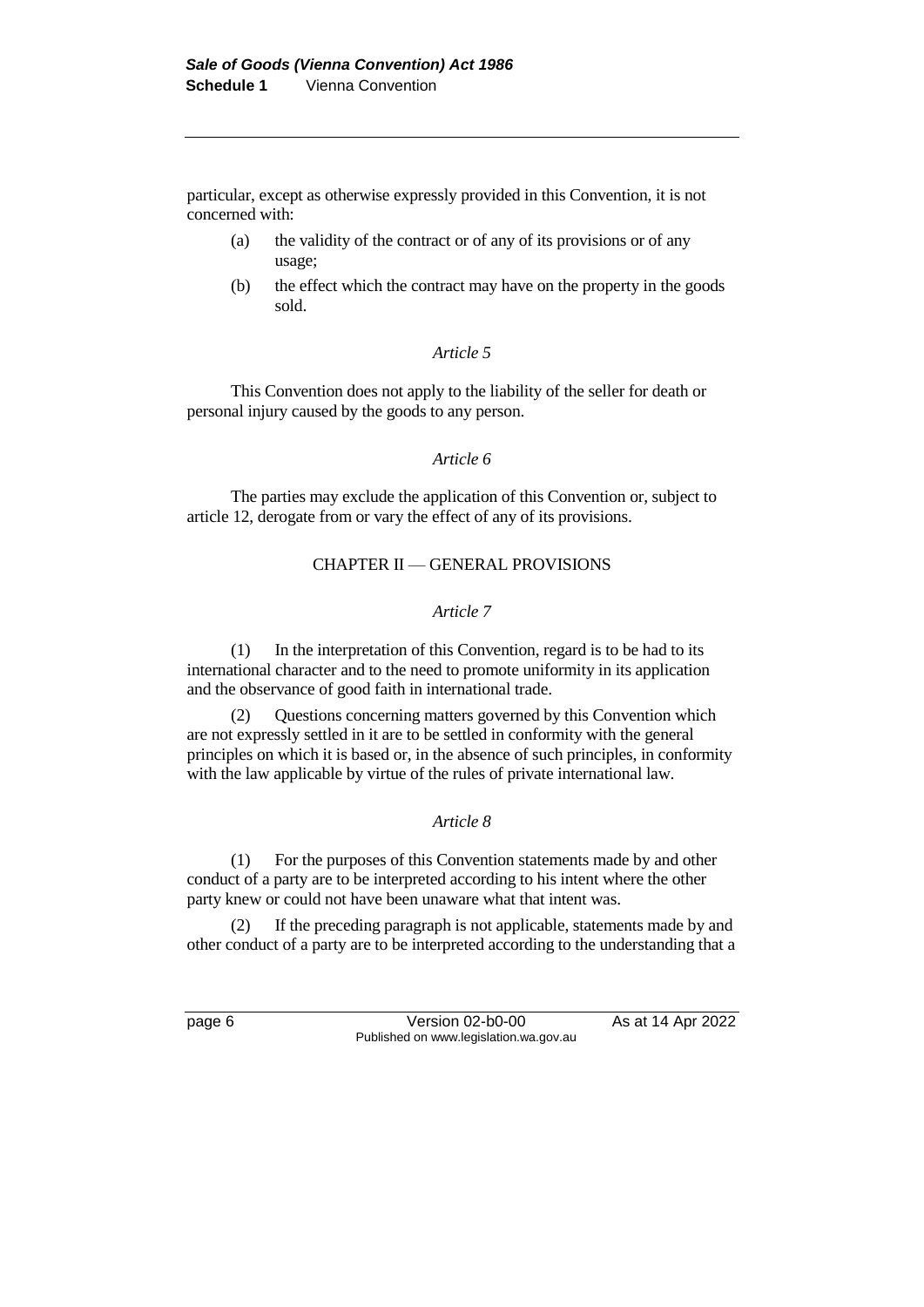reasonable person of the same kind as the other party would have had in the same circumstances.

(3) In determining the intent of a party or the understanding a reasonable person would have had, due consideration is to be given to all relevant circumstances of the case including the negotiations, any practices which the parties have established between themselves, usages and any subsequent conduct of the parties.

## *Article 9*

(1) The parties are bound by any usage to which they have agreed and by any practices which they have established between themselves.

(2) The parties are considered, unless otherwise agreed, to have impliedly made applicable to their contract or its formation a usage of which the parties knew or ought to have known and which in international trade is widely known to, and regularly observed by, parties to contracts of the type involved in the particular trade concerned.

## *Article 10*

For the purposes of this Convention:

- (a) if a party has more than one place of business, the place of business is that which has the closest relationship to the contract and its performance, having regard to the circumstances known to or contemplated by the parties at any time before or at the conclusion of the contract;
- (b) if a party does not have a place of business, reference is to be made to his habitual residence.

## *Article 11*

A contract of sale need not be concluded in or evidenced by writing and is not subject to any other requirement as to form. It may be proved by any means, including witnesses.

As at 14 Apr 2022 Version 02-b0-00 Page 7 Published on www.legislation.wa.gov.au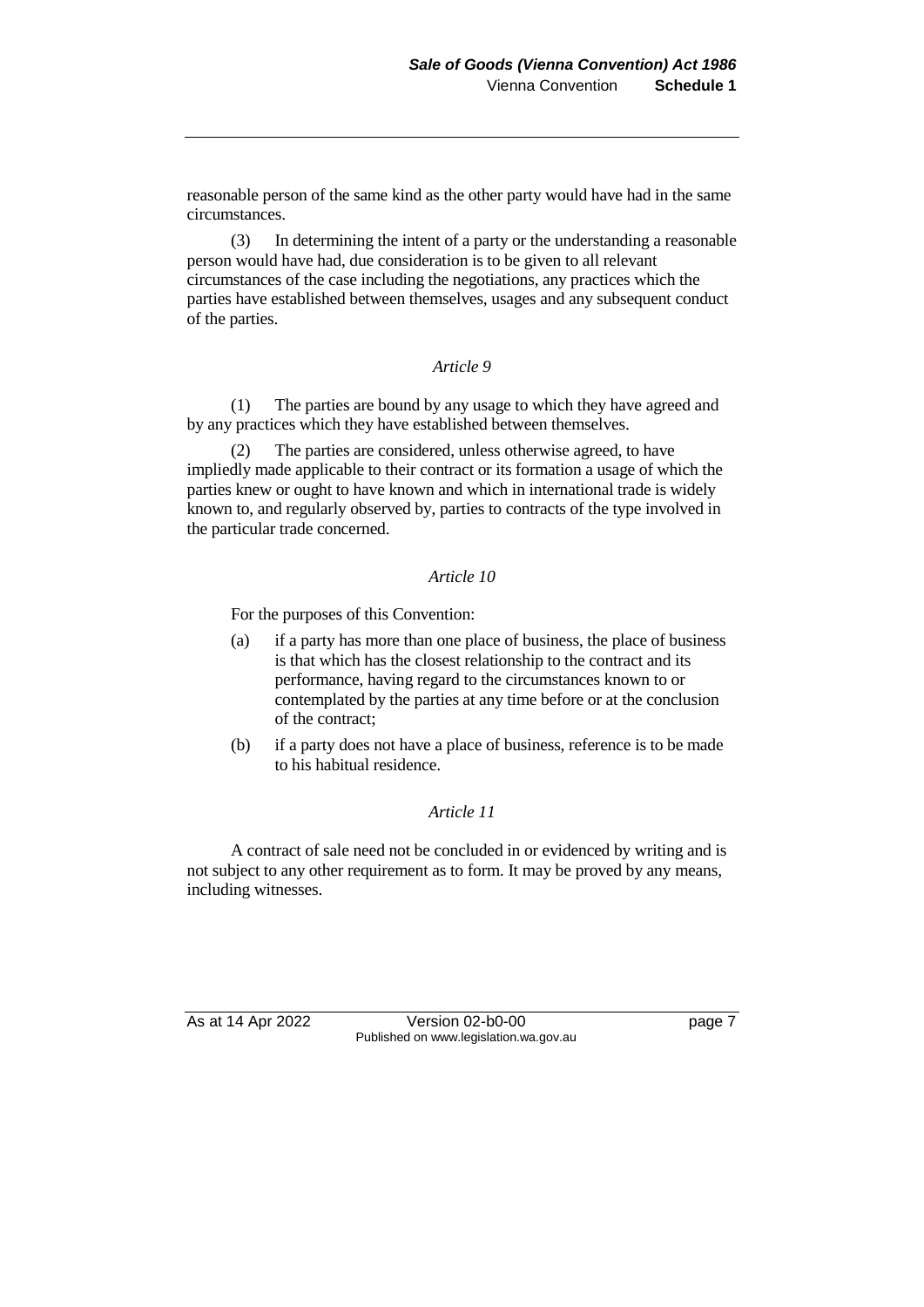Any provision of article 11, article 29 or Part II of this Convention that allows a contract of sale or its modification or termination by agreement or any offer, acceptance or other indication of intention to be made in any form other than in writing does not apply where any party has his place of business in a Contracting State which has made a declaration under article 96 of this Convention. The parties may not derogate from or vary the effect of this article.

## *Article 13*

For the purposes of this Convention writing includes telegram and telex.

## PART II — FORMATION OF THE CONTRACT

## *Article 14*

(1) A proposal for concluding a contract addressed to one or more specific persons constitutes an offer if it is sufficiently definite and indicates the intention of the offeror to be bound in case of acceptance. A proposal is sufficiently definite if it indicates the goods and expressly or implicitly fixes or makes provision for determing the quantity and the price.

(2) A proposal other than one addressed to one or more specific persons is to be considered merely as an invitation to make offers, unless the contrary is clearly indicated by the person making the proposal.

## *Article 15*

(1) An offer becomes effective when it reaches the offeree.

(2) An offer, even if it is irrevocable, may be withdrawn if the withdrawal reaches the offeree before or at the same time as the offer.

## *Article 16*

(1) Until a contract is concluded an offer may be revoked if the revocation reaches the offeree before he has dispatched an acceptance.

page 8 Version 02-b0-00 As at 14 Apr 2022 Published on www.legislation.wa.gov.au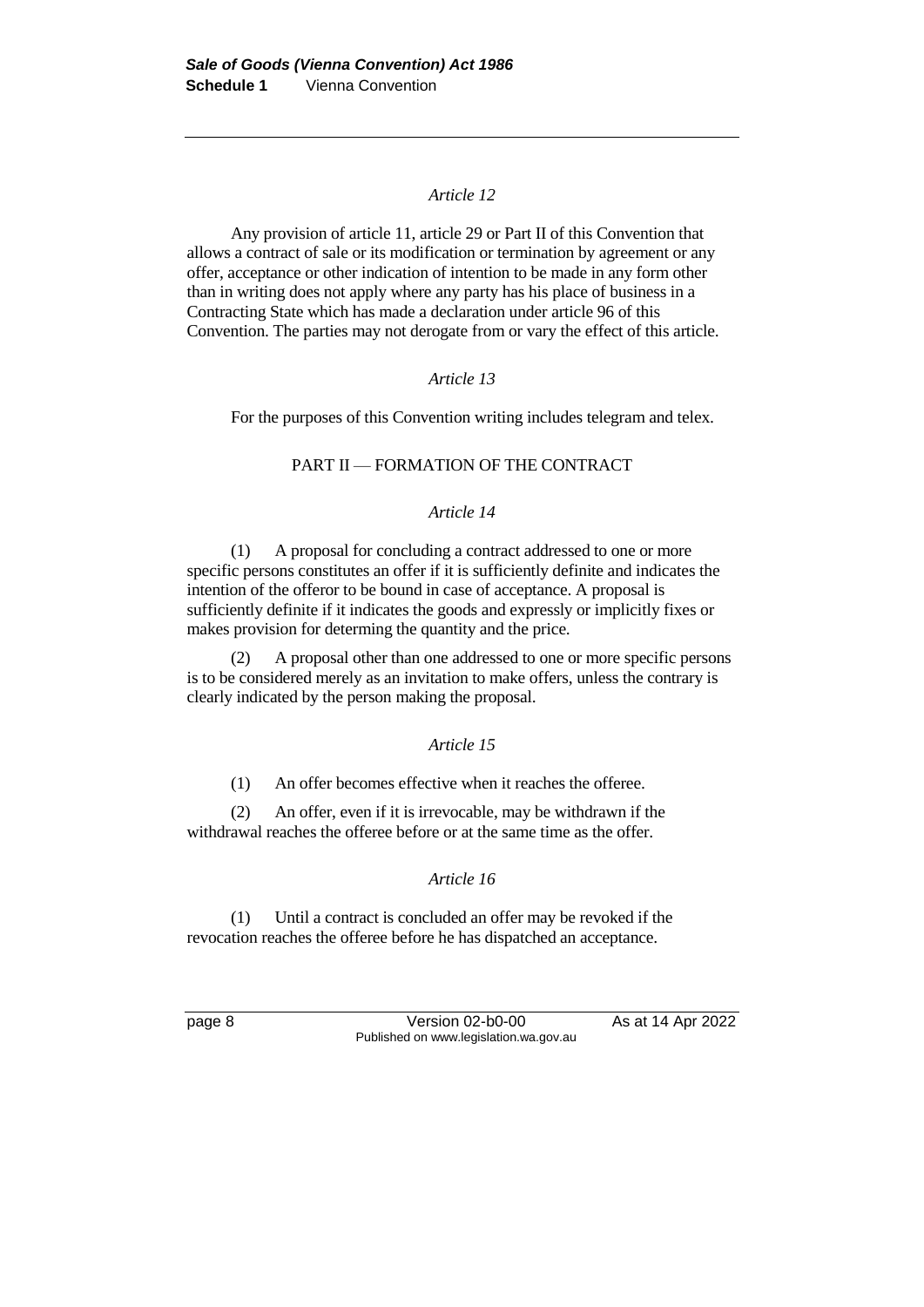- (2) However, an offer cannot be revoked:
- (a) if it indicates, whether by stating a fixed time for acceptance or otherwise, that it is irrevocable; or
- (b) if it was reasonable for the offeree to rely on the offer as being irrevocable and the offeree has acted in reliance on the offer.

An offer, even if it is irrevocable, is terminated when a rejection reaches the offeror.

## *Article 18*

(1) A statement made by or other conduct of the offeree indicating assent to an offer is an acceptance. Silence or inactivity does not in itself amount to acceptance.

(2) An acceptance of an offer becomes effective at the moment the indication of assent reaches the offeror. An acceptance is not effective if the indication of assent does not reach the offeror within the time he has fixed or, if no time is fixed, within a reasonable time, due account being taken of the circumstances of the transaction, including the rapidity of the means of communication employed by the offeror. An oral offer must be accepted immediately unless the circumstances indicate otherwise.

(3) However, if, by virtue of the offer or as a result of practices which the parties have established between themselves or of usage, the offeree may indicate assent by performing an act, such as one relating to the dispatch of the goods or payment of the price, without notice to the offeror, the acceptance is effective at the moment the act is performed, provided that the act is performed within the period of time laid down in the preceding paragraph.

#### *Article 19*

(1) A reply to an offer which purports to be an acceptance but contains additions, limitations or other modifications is a rejection of the offer and constitutes a counter-offer.

(2) However, a reply to an offer which purports to be an acceptance but contains additional or different terms which do not materially alter the terms of the offer constitutes an acceptance, unless the offeror, without undue delay,

| As at 14 Apr 2022 | Version 02-b0-00                       | page 9 |
|-------------------|----------------------------------------|--------|
|                   | Published on www.legislation.wa.gov.au |        |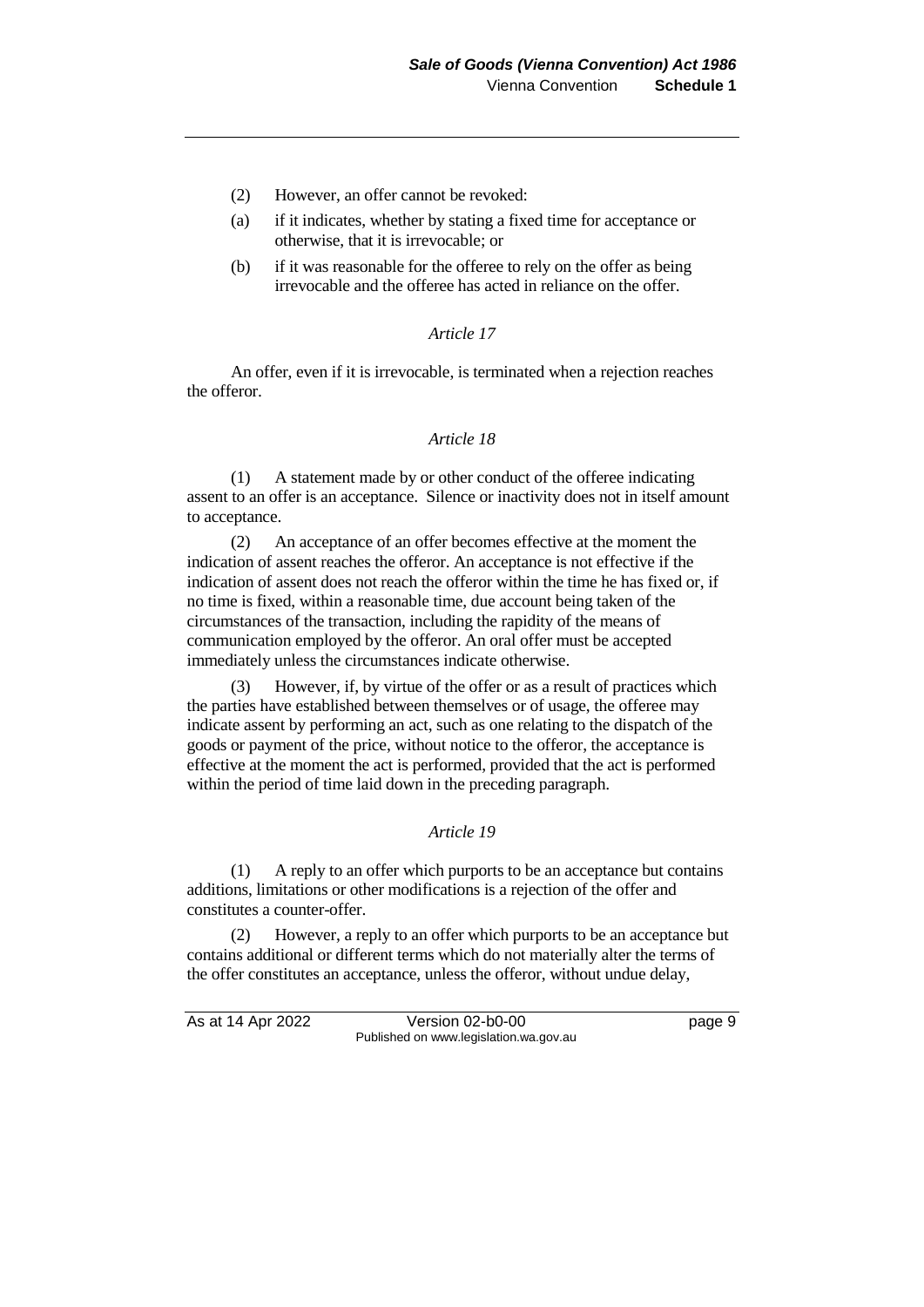objects orally to the discrepancy or dispatches a notice to that effect. If he does not so object, the terms of the contract are the terms of the offer with the modifications contained in the acceptance.

(3) Additional or different terms relating, among other things, to the price, payment, quality and quantity of the goods, place and time of delivery, extent of one party's liability to the other or the settlement of disputes are considered to alter the terms of the offer materially.

## *Article 20*

(1) A period of time for acceptance fixed by the offeror in a telegram or a letter begins to run from the moment the telegram is handed in for dispatch or from the date shown on the letter or, if no such date is shown, from the date shown on the envelope. A period of time for acceptance fixed by the offeror by telephone, telex or other means of instantaneous communication, begins to run from the moment that the offer reaches the offeree.

(2) Official holidays or non-business days occurring during the period for acceptance are included in calculating the period. However, if a notice of acceptance cannot be delivered at the address of the offeror on the last day of the period because that day falls on an official holiday or a non-business day at the place of business of the offeror, the period is extended until the first business day which follows.

#### *Article 21*

(1) A late acceptance is nevertheless effective as an acceptance if without delay the offeror orally so informs the offeree or dispatches a notice to that effect.

(2) If a letter or other writing containing a late acceptance shows that it has been sent in such circumstances that if its transmission had been normal it would have reached the offeror in due time, the late acceptance is effective as an acceptance unless, without delay, the offeror orally informs the offeree that he considers his offer as having lapsed or dispatches a notice to that effect.

#### *Article 22*

An acceptance may be withdrawn if the withdrawal reaches the offeror before or at the same time as the acceptance would have become effective.

page 10 **Version 02-b0-00** As at 14 Apr 2022 Published on www.legislation.wa.gov.au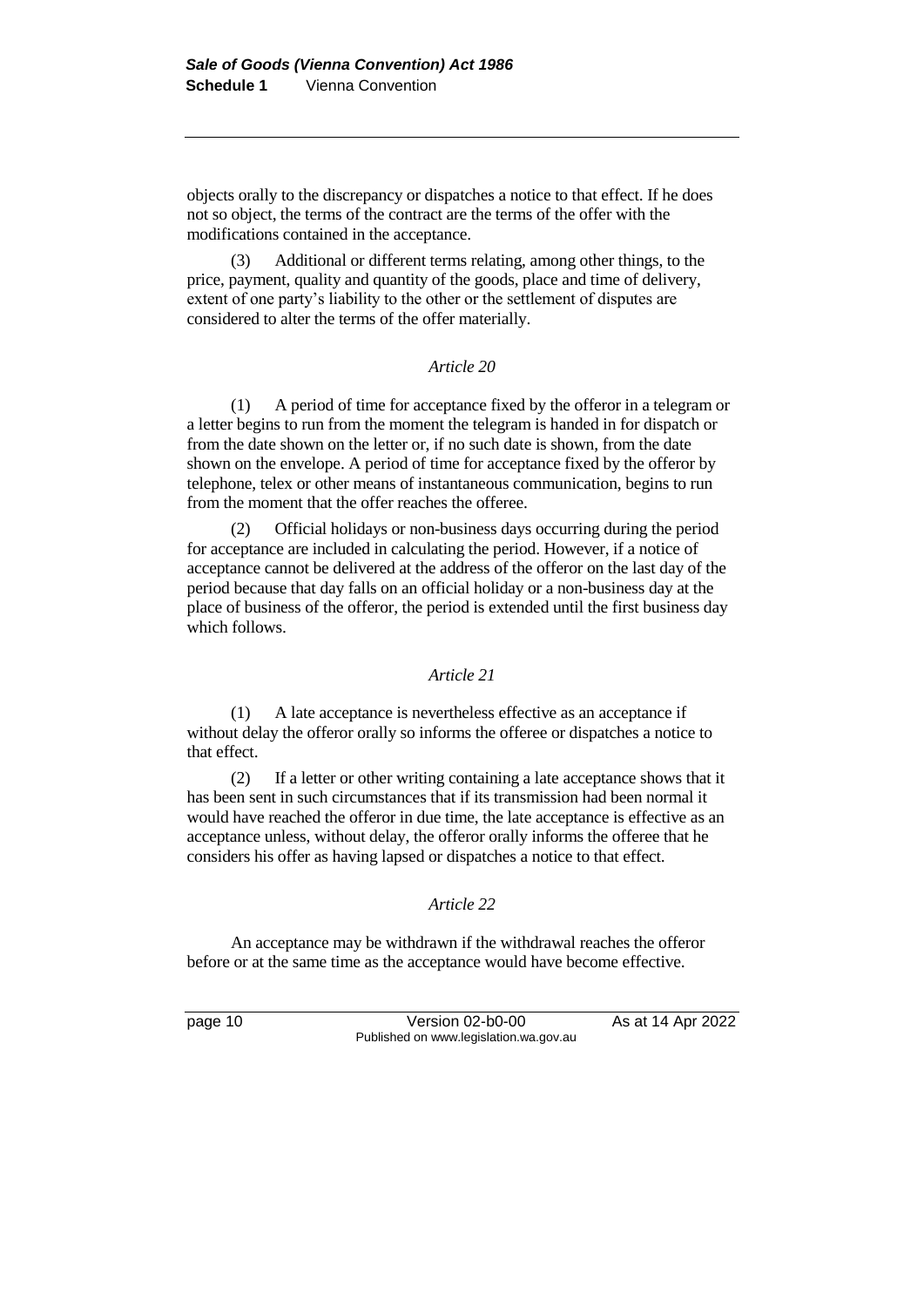A contract is concluded at the moment when an acceptance of an offer becomes effective in accordance with the provisions of this Convention.

## *Article 24*

For the purposes of this Part of the Convention, an offer, declaration of acceptance or any other indication of intention "reaches" the addressee when it is made orally to him or delivered by any other means to him personally, to his place of business or mailing address or, if he does not have a place of business or mailing address, to his habitual residence.

#### PART III — SALE OF GOODS

## CHAPTER I — GENERAL PROVISIONS

## *Article 25*

A breach of contract committed by one of the parties is fundamental if it results in such detriment to the other party as substantially to deprive him of what he is entitled to expect under the contract, unless the party in breach did not foresee and a reasonable person of the same kind in the same circumstances would not have foreseen such a result.

## *Article 26*

A declaration of avoidance of the contract is effective only if made by notice to the other party.

## *Article 27*

Unless otherwise expressly provided in this Part of the Convention, if any notice, request or other communication is given or made by a party in accordance with this Part and by means appropriate in the circumstances, a delay or error in the transmission of the communication or its failure to arrive does not deprive that party of the right to rely on the communication.

As at 14 Apr 2022 Version 02-b0-00 page 11 Published on www.legislation.wa.gov.au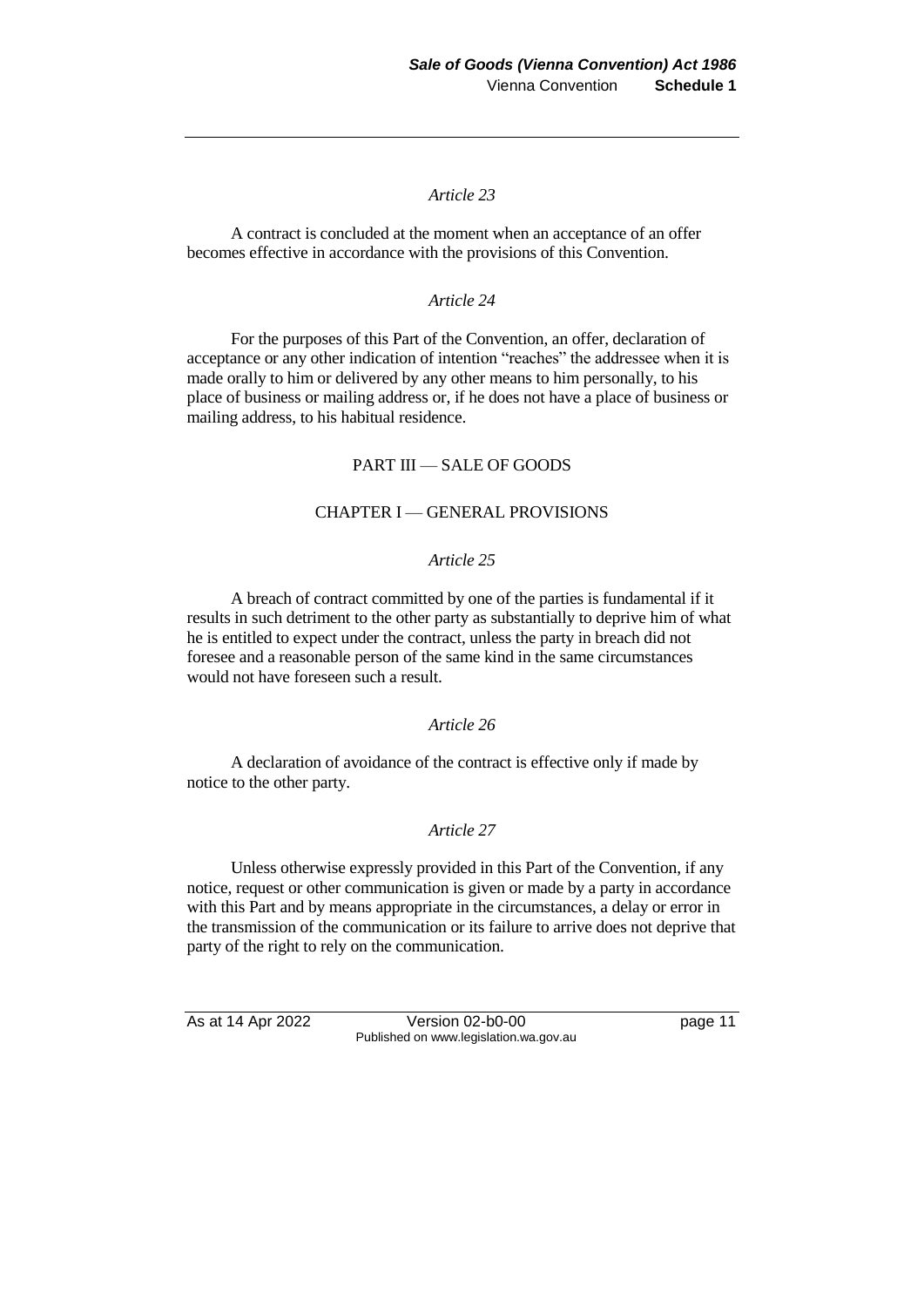If, in accordance with the provisions of this Convention, one party is entitled to require performance of any obligation by the other party, a court is not bound to enter a judgement for specific performance unless the court would do so under its own law in respect of similar contracts of sale not governed by this Convention.

#### *Article 29*

(1) A contract may be modified or terminated by the mere agreement of the parties.

(2) A contract in writing which contains a provision requiring any modification or termination by agreement to be in writing may not be otherwise modified or terminated by agreement. However, a party may be precluded by his conduct from asserting such a provision to the extent that the other party has relied on that conduct.

## CHAPTER II — OBLIGATIONS OF THE SELLER

## *Article 30*

The seller must deliver the goods, hand over any documents relating to them and transfer the property in the goods, as required by the contract and this Convention.

## **Section I. Delivery of the goods and handing over of documents**

## *Article 31*

If the seller is not bound to deliver the goods at any other particular place, his obligation to deliver consists:

- (a) if the contract of sale involves carriage of the goods in handing the goods over to the first carrier for transmission to the buyer;
- (b) if, in cases not within the preceding subparagraph, the contract relates to specific goods, or unidentified goods to be drawn from a specific stock or to be manufactured or produced, and at the time of the conclusion of the contract the parties knew that the goods were

page 12 **Version 02-b0-00** As at 14 Apr 2022 Published on www.legislation.wa.gov.au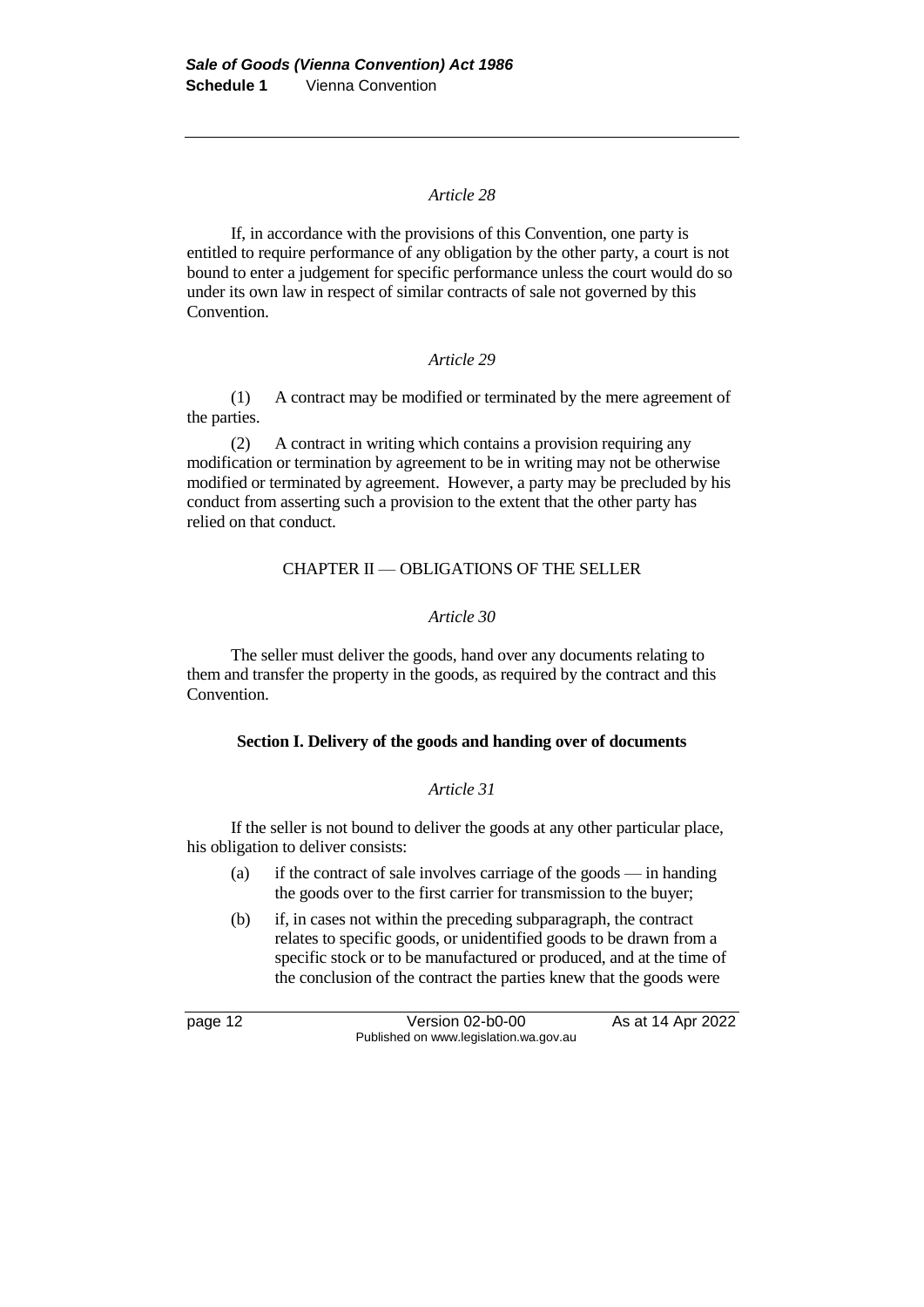at, or were to be manufactured or produced at, a particular place — in placing the goods at the buyer's disposal at that place;

(c) in other cases — in placing the goods at the buyer's disposal at the place where the seller had his place of business at the time of the conclusion of the contract.

#### *Article 32*

(1) If the seller, in accordance with the contract or this Convention, hands the goods over to a carrier and if the goods are not clearly identified to the contract by markings on the goods, by shipping documents or otherwise, the seller must give the buyer notice of the consignment specifying the goods.

(2) If the seller is bound to arrange for carriage of the goods, he must make such contracts as are necessary for carriage to the place fixed by means of transportation appropriate in the circumstances and according to the usual terms for such transportation.

If the seller is not bound to effect insurance in respect of the carriage of the goods, he must, at the buyer's request, provide him with all available information necessary to enable him to effect such insurance.

## *Article 33*

The seller must deliver the goods:

- (a) if a date is fixed by or determinable from the contract, on that date;
- (b) if a period of time is fixed by or determinable from the contract, at any time within that period unless circumstances indicate that the buyer is to choose a date; or
- (c) in any other case, within a reasonable time after the conclusion of the contract.

## *Article 34*

If the seller is bound to hand over documents relating to the goods, he must hand them over at the time and place and in the form required by the contract. If the seller has handed over documents before that time, he may, up to that time, cure any lack of conformity in the documents, if the exercise of this right does not cause the buyer unreasonable inconvenience or unreasonable expense. However, the buyer retains any right to claim damages as provided for in this Convention.

As at 14 Apr 2022 Version 02-b0-00 page 13 Published on www.legislation.wa.gov.au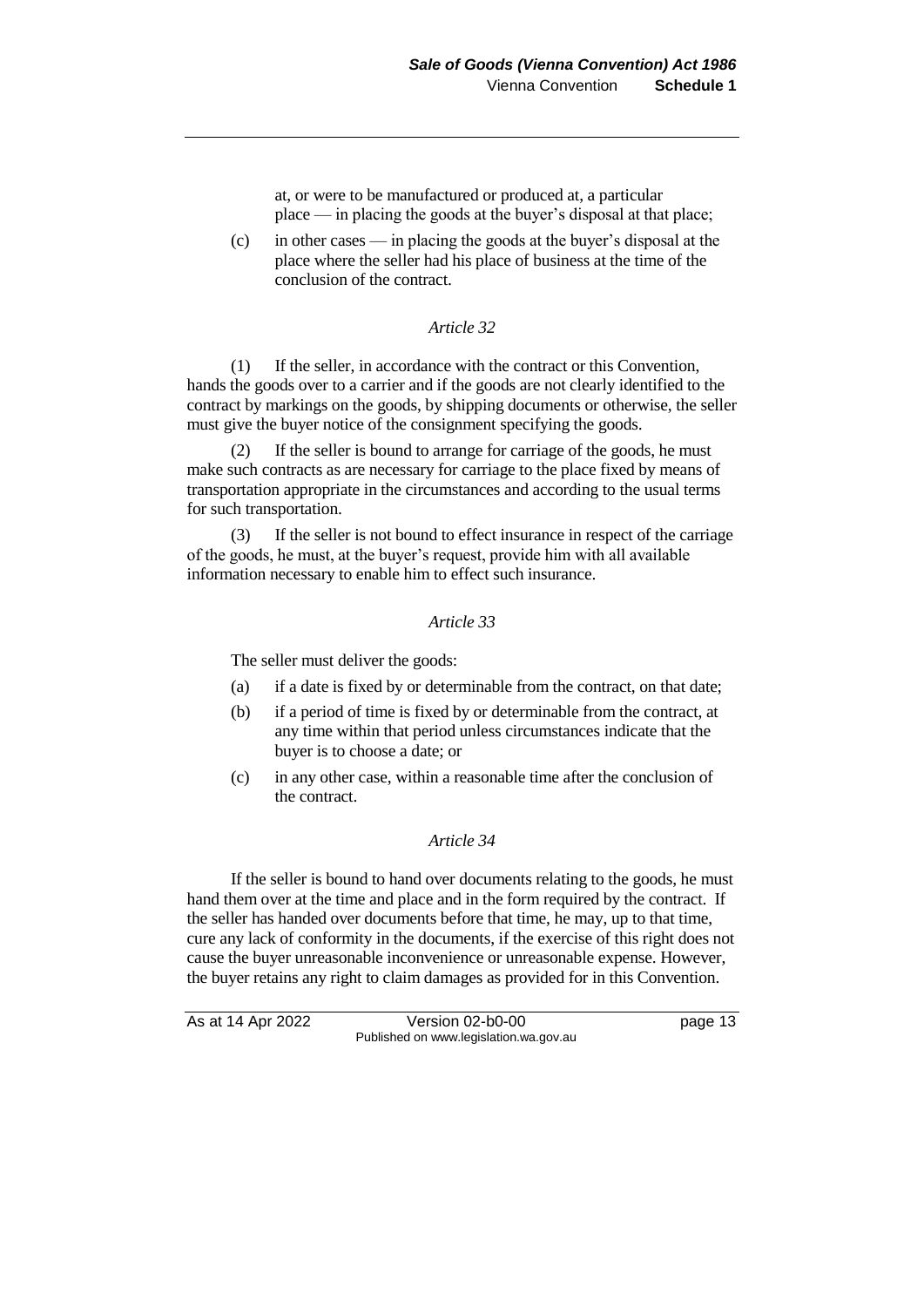## **Section II. Conformity of the goods and third party claims**

## *Article 35*

(1) The seller must deliver goods which are of the quantity, quality and description required by the contract and which are contained or packaged in the manner required by the contract.

(2) Except where the parties have agreed otherwise, the goods do not conform with the contract unless they:

- (a) are fit for the purposes for which goods of the same description would ordinarily be used;
- (b) are fit for any particular purpose expressly or impliedly made known to the seller at the time of the conclusion of the contract, except where the circumstances show that the buyer did not rely, or that it was unreasonable for him to rely, on the seller's skill and judgement;
- (c) possess the qualities of goods which the seller has held out to the buyer as a sample or model;
- (d) are contained or packaged in the manner usual for such goods or, where there is no such manner, in a manner adequate to preserve and protect the goods.

(3) The seller is not liable under subparagraphs (a) to (d) of the preceding paragraph for any lack of conformity of the goods if at the time of the conclusion of the contract the buyer knew or could not have been unaware of such lack of conformity.

## *Article 36*

(1) The seller is liable in accordance with the contract and this Convention for any lack of conformity which exists at the time when the risk passes to the buyer, even though the lack of conformity becomes apparent only after that time.

(2) The seller is also liable for any lack of conformity which occurs after the time indicated in the preceding paragraph and which is due to a breach of any of his obligations, including a breach of any guarantee that for a period of time the goods will remain fit for their ordinary purpose or for some particular purpose or will retain specified qualities or characteristics.

page 14 **Version 02-b0-00** As at 14 Apr 2022 Published on www.legislation.wa.gov.au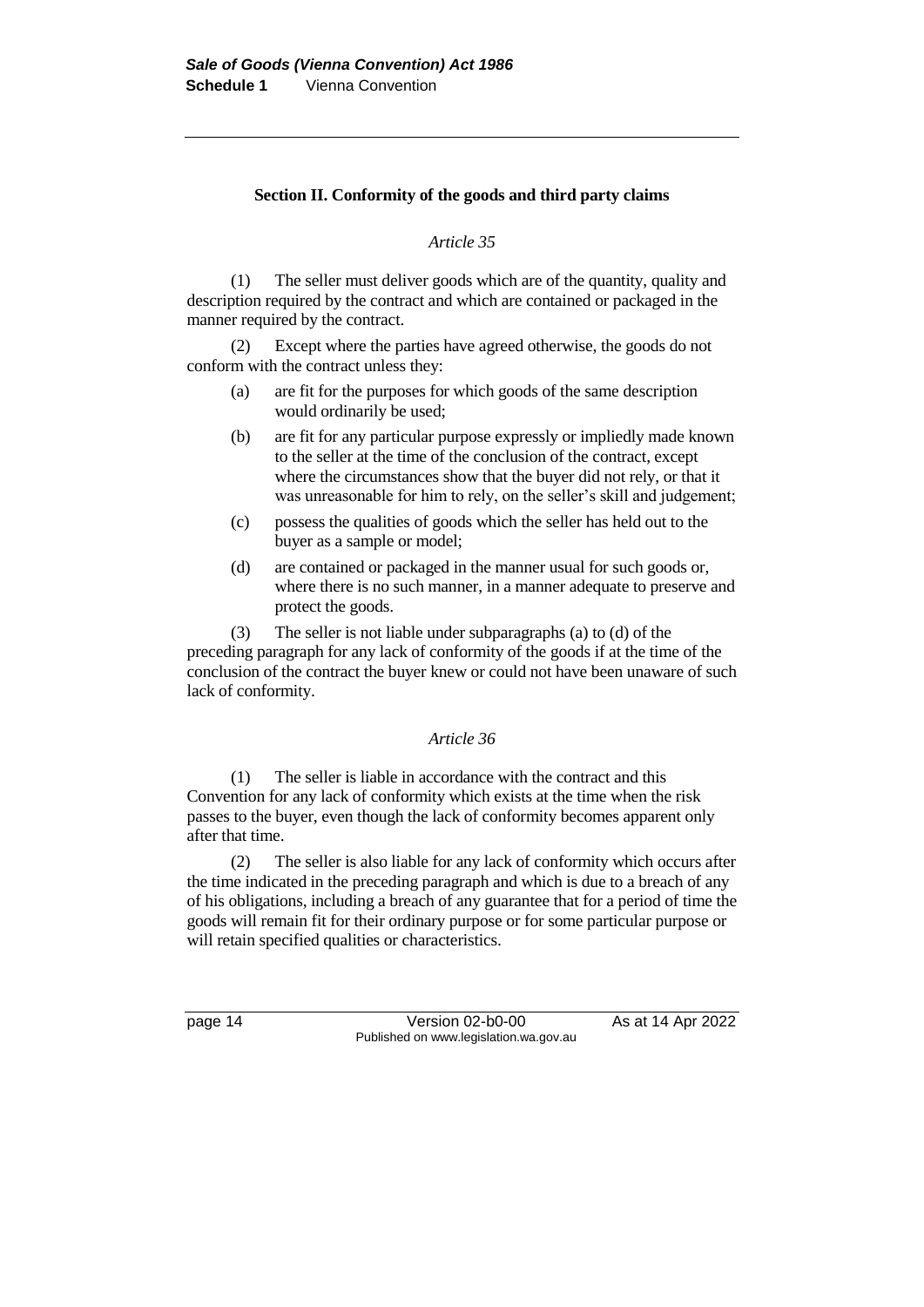If the seller has delivered goods before the date for delivery, he may, up to that date, deliver any missing part or make up any deficiency in the quantity of the goods delivered, or deliver goods in replacement of any non-conforming goods delivered or remedy any lack of conformity in the goods delivered, provided that the exercise of this right does not cause the buyer unreasonable inconvenience or unreasonable expense. However, the buyer retains any right to claim damages as provided for in this Convention.

## *Article 38*

(1) The buyer must examine the goods, or cause them to be examined, within as short a period as is practicable in the circumstances.

(2) If the contract involves carriage of the goods, examination may be deferred until after the goods have arrived at their destination.

(3) If the goods are redirected in transit or redispatched by the buyer without a reasonable opportunity for examination by him and at the time of the conclusion of the contract the seller knew or ought to have known of the possibility of such redirection or redispatch, examination may be deferred until after the goods have arrived at the new destination.

## *Article 39*

(1) The buyer loses the right to rely on a lack of conformity of the goods if he does not give notice to the seller specifying the nature of the lack of conformity within a reasonable time after he has discovered it or ought to have discovered it.

(2) In any event, the buyer loses the right to rely on a lack of conformity of the goods if he does not give the seller notice thereof at the latest within a period of two years from the date on which the goods were actually handed over to the buyer, unless this time-limit is inconsistent with a contractual period of guarantee.

#### *Article 40*

The seller is not entitled to rely on the provisions of articles 38 and 39 if the lack of conformity relates to facts of which he knew or could not have been unaware and which he did not disclose to the buyer.

| As at 14 Apr 2022 | Version 02-b0-00                       | page 15 |
|-------------------|----------------------------------------|---------|
|                   | Published on www.legislation.wa.gov.au |         |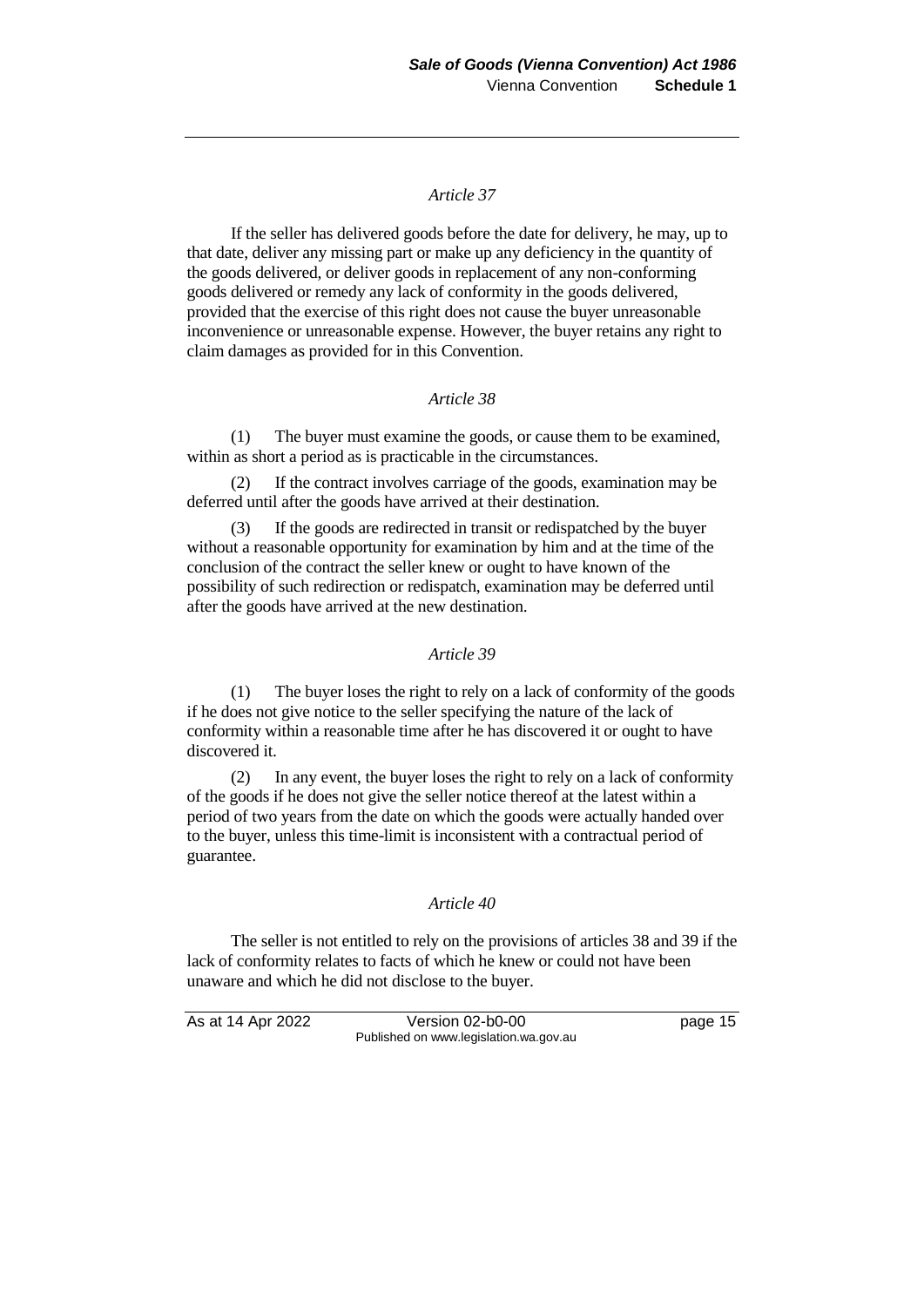The seller must deliver goods which are free from any right or claim of a third party, unless the buyer agreed to take the goods subject to that right or claim. However, if such right or claim is based on industrial property or other intellectual property, the seller's obligation is governed by article 42.

## *Article 42*

(1) The seller must deliver goods which are free from any right or claim of a third party based on industrial property or other intellectual property, of which at the time of the conclusion of the contract the seller knew or could not have been unaware, provided that the right or claim is based on industrial property or other intellectual property:

- (a) under the law of the State where the goods will be resold or otherwise used, if it was contemplated by the parties at the time of the conclusion of the contract that the goods would be resold or otherwise used in that State; or
- (b) in any other case, under the law of the State where the buyer has his place of business.

(2) The obligation of the seller under the preceding paragraph does not extend to cases where:

- (a) at the time of the conclusion of the contract the buyer knew or could not have been unaware of the right or claim; or
- (b) the right or claim results from the seller's compliance with technical drawings, designs, formulae or other such specifications furnished by the buyer.

## *Article 43*

(1) The buyer loses the right to rely on the provisions of article 41 or article 42 if he does not give notice to the seller specifying the nature of the right or claim of the third party within a reasonable time after he has become aware or ought to have become aware of the right or claim.

(2) The seller is not entitled to rely on the provisions of the preceding paragraph if he knew of the right or claim of the third party and the nature of it.

page 16 **Version 02-b0-00** As at 14 Apr 2022 Published on www.legislation.wa.gov.au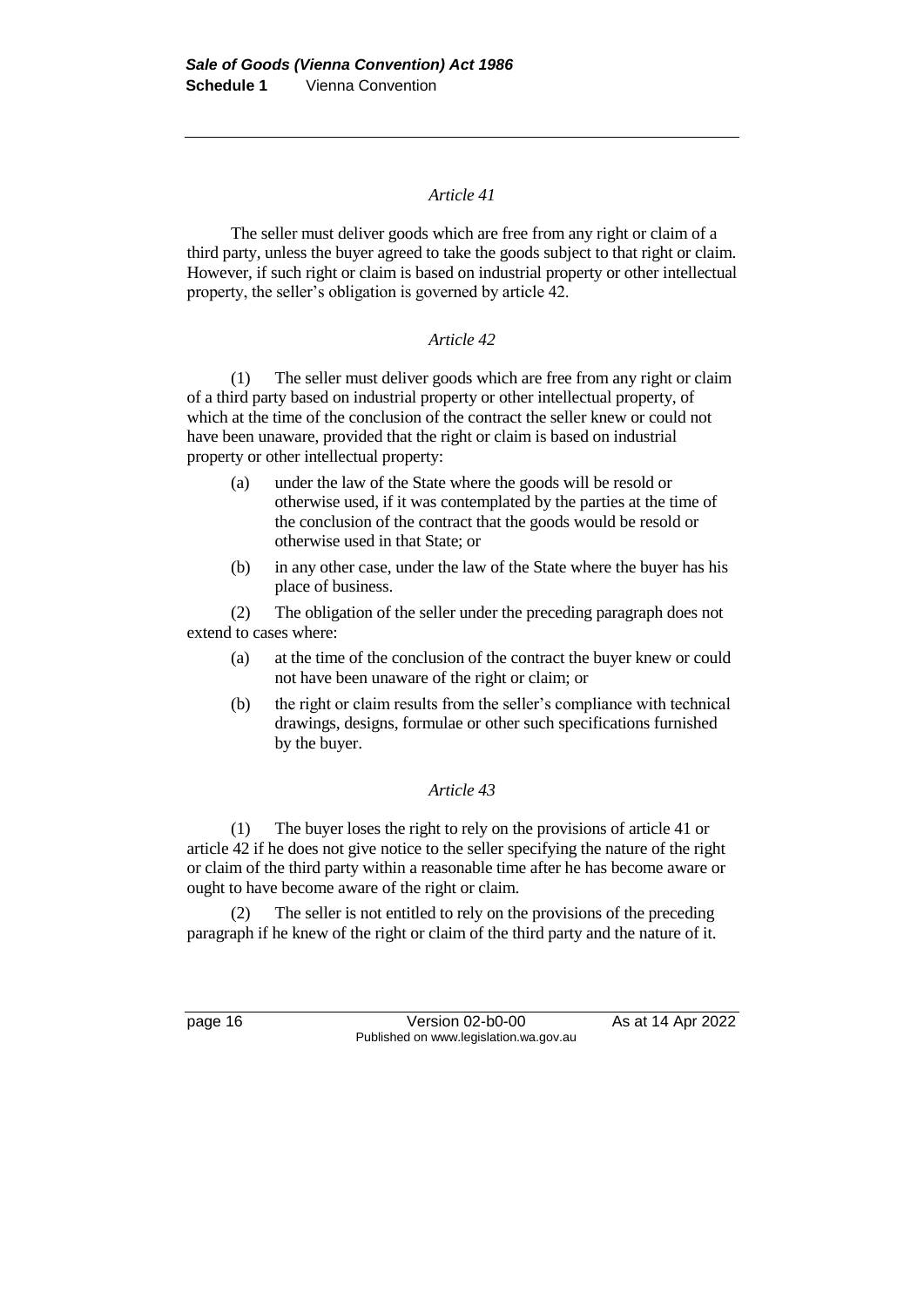Notwithstanding the provisions of paragraph (1) of article 39 and paragraph (1) of article 43, the buyer may reduce the price in accordance with article 50 or claim damages, except for loss of profit, if he has a reasonable excuse for his failure to give the required notice.

## **Section III. Remedies for breach of contract by the seller**

## *Article 45*

(1) If the seller fails to perform any of his obligations under the contract or this Convention, the buyer may:

(a) exercise the rights provided in articles 46 to 52;

(b) claim damages as provided in articles 74 to 77.

(2) The buyer is not deprived of any right he may have to claim damages by exercising his right to other remedies.

(3) No period of grace may be granted to the seller by a court or arbitral tribunal when the buyer resorts to a remedy for breach of contract.

## *Article 46*

(1) The buyer may require performance by the seller of his obligations unless the buyer has resorted to a remedy which is inconsistent with this requirement.

(2) If the goods do not conform with the contract, the buyer may require delivery of substitute goods only if the lack of conformity constitutes a fundamental breach of contract and a request for substitute goods is made either in conjunction with notice given under article 39 or within a reasonable time thereafter.

(3) If the goods do not conform with the contract, the buyer may require the seller to remedy the lack of conformity by repair, unless this is unreasonable having regard to all the circumstances. A request for repair must be made either in conjunction with notice given under article 39 or within a reasonable time thereafter.

As at 14 Apr 2022 Version 02-b0-00 page 17 Published on www.legislation.wa.gov.au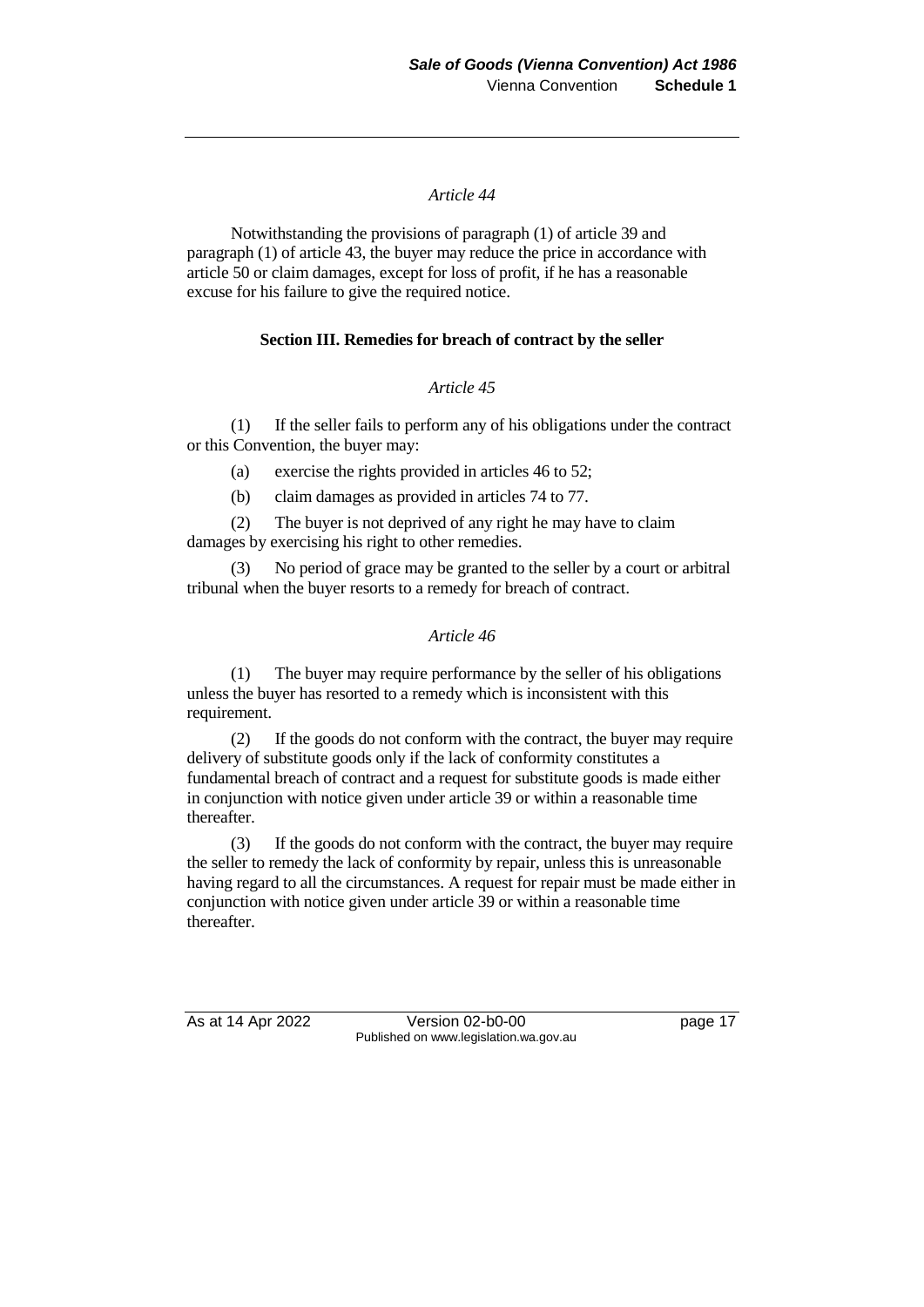(1) The buyer may fix an additional period of time of reasonable length for performance by the seller of his obligations.

(2) Unless the buyer has received notice from the seller that he will not perform within the period so fixed, the buyer may not, during that period, resort to any remedy for breach of contract. However, the buyer is not deprived thereby of any right he may have to claim damages for delay in performance.

## *Article 48*

(1) Subject to article 49, the seller may, even after the date for delivery, remedy at his own expense any failure to perform his obligations, if he can do so without unreasonable delay and without causing the buyer unreasonable inconvenience or uncertainty of reimbursement by the seller of expenses advanced by the buyer. However, the buyer retains any right to claim damages as provided for in this Convention.

(2) If the seller requests the buyer to make known whether he will accept performance and the buyer does not comply with the request within a reasonable time, the seller may perform within the time indicated in his request. The buyer may not, during that period of time, resort to any remedy which is inconsistent with performance by the seller.

(3) A notice by the seller that he will perform within a specified period of time is assumed to include a request, under the preceding paragraph, that the buyer make known his decision.

(4) A request or notice by the seller under paragraph (2) or (3) of this article is not effective unless received by the buyer.

#### *Article 49*

- (1) The buyer may declare the contract avoided:
- (a) if the failure by the seller to perform any of his obligations under the contract or this Convention amounts to a fundamental breach of contract; or
- (b) in case of non-delivery, if the seller does not deliver the goods within the additional period of time fixed by the buyer in accordance with paragraph (1) of article 47 or declares that he will not deliver within the period so fixed.

page 18 **Version 02-b0-00** As at 14 Apr 2022 Published on www.legislation.wa.gov.au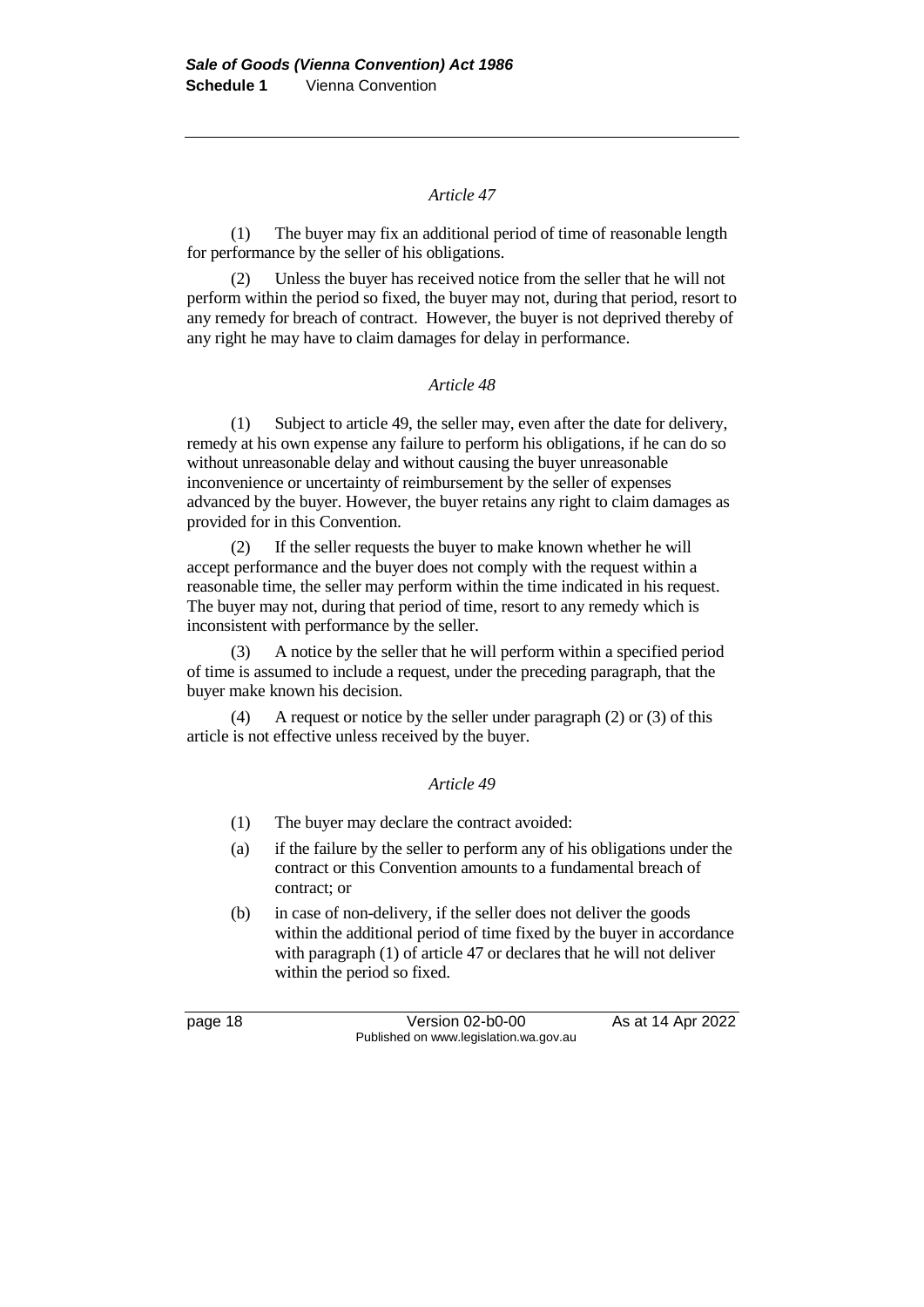(2) However, in cases where the seller has delivered the goods, the buyer loses the right to declare the contract avoided unless he does so:

- (a) in respect of late delivery, within a reasonable time after he has become aware that delivery has been made;
- (b) in respect of any breach other than late delivery, within a reasonable time:
	- (i) after he knew or ought to have known of the breach;
	- (ii) after the expiration of any additional period of time fixed by the buyer in accordance with paragraph (1) of article 47, or after the seller has declared that he will not perform his obligations within such an additional period; or
	- (iii) after the expiration of any additional period of time indicated by the seller in accordance with paragraph (2) of article 48, or after the buyer has declared that he will not accept performance.

## *Article 50*

If the goods do not conform with the contract and whether or not the price has already been paid, the buyer may reduce the price in the same proportion as the value that the goods actually delivered had at the time of the delivery bears to the value that conforming goods would have had at that time. However, if the seller remedies any failure to perform his obligations in accordance with article 37 or article 48 or if the buyer refuses to accept performance by the seller in accordance with those articles, the buyer may not reduce the price.

## *Article 51*

(1) If the seller delivers only a part of the goods or if only a part of the goods delivered is in conformity with the contract, articles 46 to 50 apply in respect of the part which is missing or which does not conform.

(2) The buyer may declare the contract avoided in its entirety only if the failure to make delivery completely or in conformity with the contract amounts to a fundamental breach of the contract.

As at 14 Apr 2022 Version 02-b0-00 Page 19 Published on www.legislation.wa.gov.au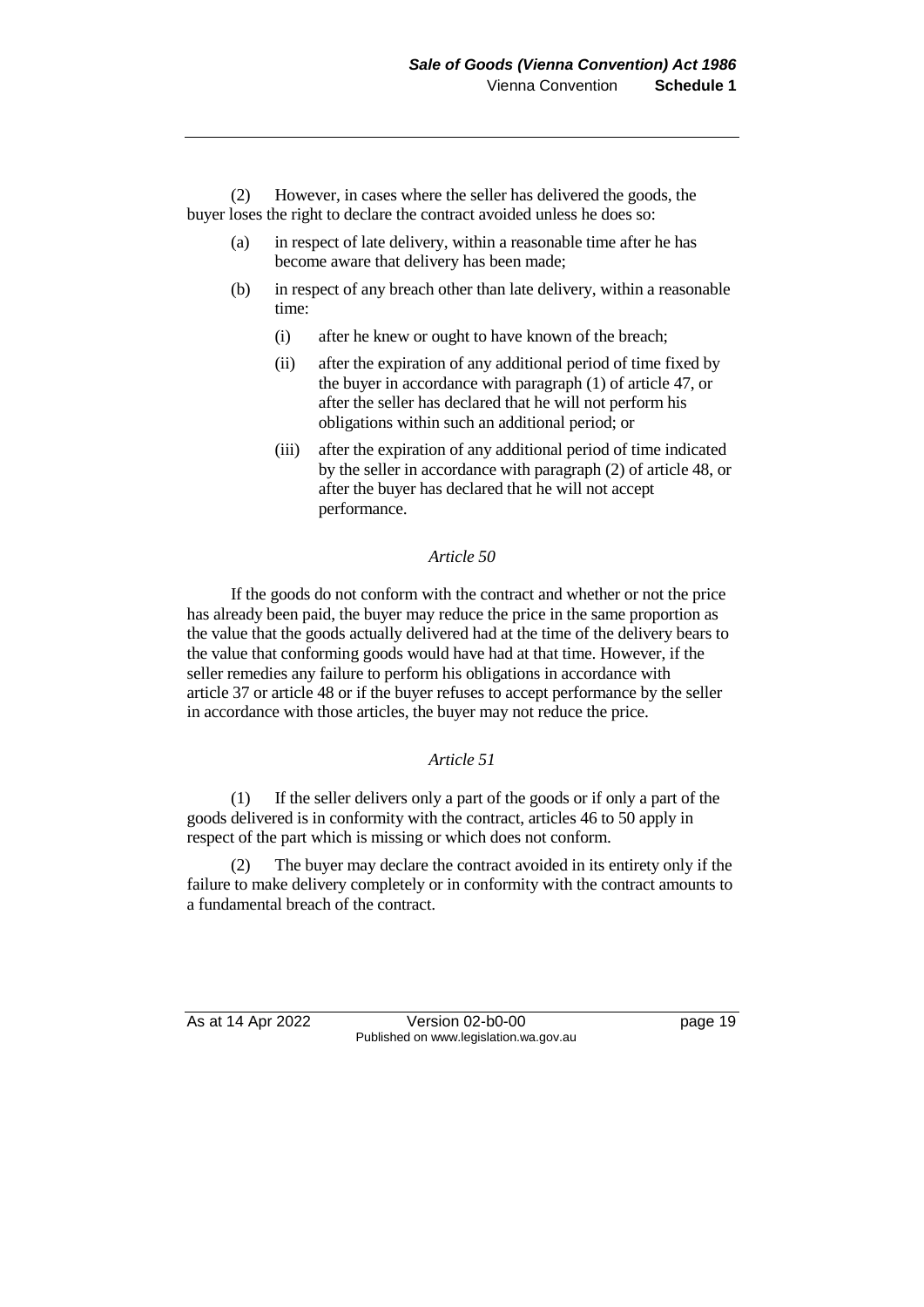(1) If the seller delivers the goods before the date fixed, the buyer may take delivery or refuse to take delivery.

(2) If the seller delivers a quantity of goods greater than that provided for in the contract, the buyer may take delivery or refuse to take delivery of the excess quantity. If the buyer takes delivery of all or part of the excess quantity, he must pay for it at the contract rate.

## CHAPTER III — OBLIGATIONS OF THE BUYER

#### *Article 53*

The buyer must pay the price for the goods and take delivery of them as required by the contract and this Convention.

#### **Section I. Payment of the price**

#### *Article 54*

The buyer's obligation to pay the price includes taking such steps and complying with such formalities as may be required under the contract or any laws and regulations to enable payment to be made.

## *Article 55*

Where a contract has been validly concluded but does not expressly or implicitly fix or make provision for determining the price, the parties are considered, in the absence of any indication to the contrary, to have impliedly made reference to the price generally charged at the time of the conclusion of the contract for such goods sold under comparable circumstances in the trade concerned.

#### *Article 56*

If the price is fixed according to the weight of the goods, in case of doubt it is to be determined by the net weight.

page 20 **Version 02-b0-00** As at 14 Apr 2022 Published on www.legislation.wa.gov.au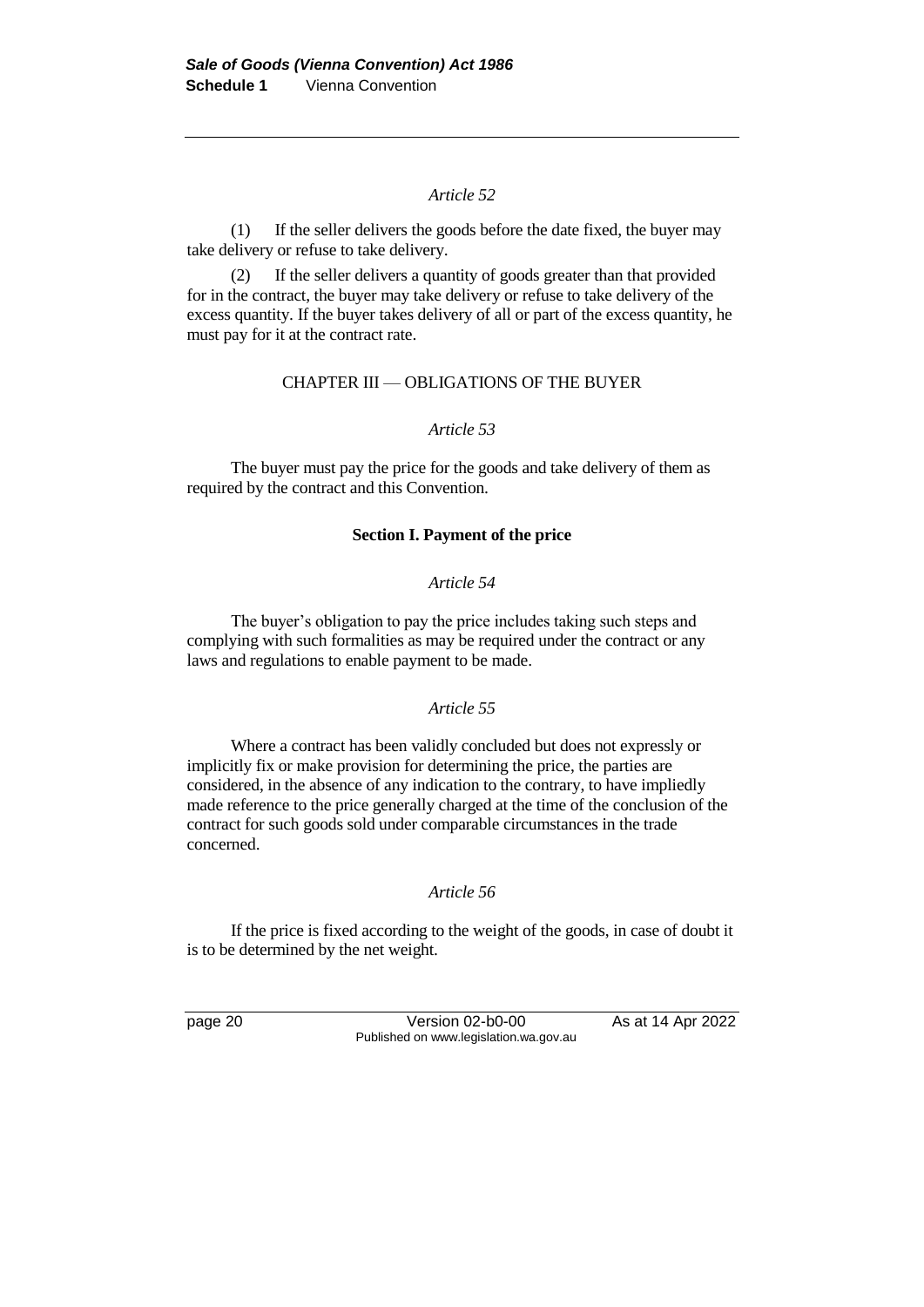(1) If the buyer is not bound to pay the price at any other particular place, he must pay it to the seller:

- (a) at the seller's place of business; or
- (b) if the payment is to be made against the handing over of the goods or of documents, at the place where the handing over takes place.

(2) The seller must bear any increase in the expenses incidental to payment which is caused by a change in his place of business subsequent to the conclusion of the contract.

## *Article 58*

(1) If the buyer is not bound to pay the price at any other specific time, he must pay it when the seller places either the goods or documents controlling their disposition at the buyer's disposal in accordance with the contract and this Convention. The seller may make such payment a condition for handing over the goods or documents.

(2) If the contract involves carriage of the goods, the seller may dispatch the goods on terms whereby the goods, or documents controlling their disposition, will not be handed over to the buyer except against payment of the price.

(3) The buyer is not bound to pay the price until he has had an opportunity to examine the goods, unless the procedures for delivery or payment agreed upon by the parties are inconsistent with his having such an opportunity.

## *Article 59*

The buyer must pay the price on the date fixed by or determinable from the contract and this Convention without the need for any request or compliance with any formality on the part of the seller.

## **Section II. Taking delivery**

## *Article 60*

The buyer's obligation to take delivery consists:

(a) in doing all the acts which could reasonably be expected of him in order to enable the seller to make delivery; and

As at 14 Apr 2022 Version 02-b0-00 Page 21 Published on www.legislation.wa.gov.au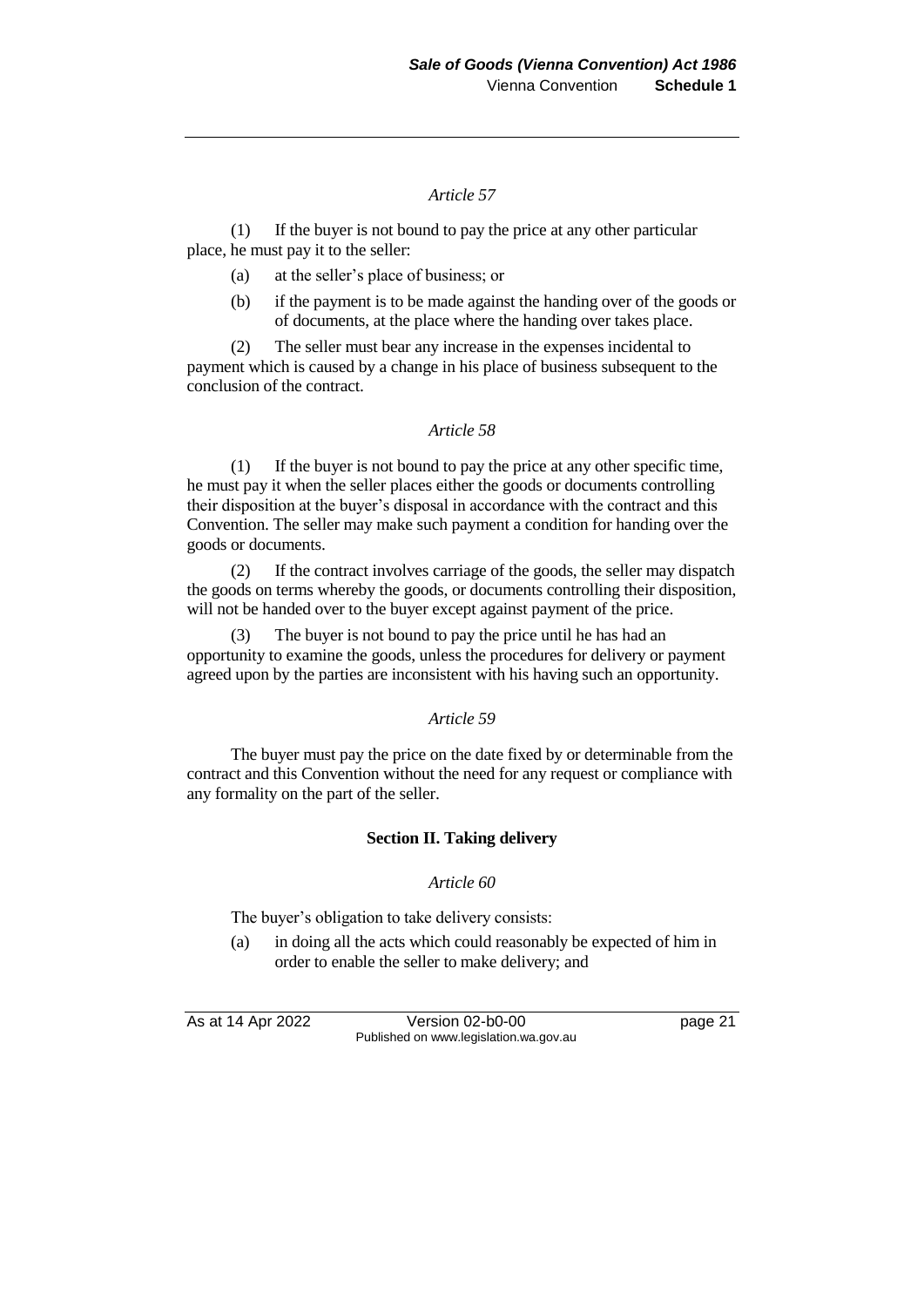(b) in taking over the goods.

## **Section III. Remedies for breach of contract by the buyer**

## *Article 61*

(1) If the buyer fails to perform any of his obligations under the contract or this Convention, the seller may:

- (a) exercise the rights provided in articles 62 to 65;
- (b) claim damages as provided in articles 74 to 77.

(2) The seller is not deprived of any right he may have to claim damages by exercising his right to other remedies.

(3) No period of grace may be granted to the buyer by a court or arbitral tribunal when the seller resorts to a remedy for breach of contract.

## *Article 62*

The seller may require the buyer to pay the price, take delivery or perform his other obligations, unless the seller has resorted to a remedy which is inconsistent with this requirement.

## *Article 63*

(1) The seller may fix an additional period of time of reasonable length for performance by the buyer of his obligations.

(2) Unless the seller has received notice from the buyer that he will not perform within the period so fixed, the seller may not, during that period, resort to any remedy for breach of contract. However, the seller is not deprived thereby of any right he may have to claim damages for delay in performance.

## *Article 64*

- (1) The seller may declare the contract avoided:
- (a) if the failure by the buyer to perform any of his obligations under the contract or this Convention amounts to a fundamental breach of contract; or

page 22 Version 02-b0-00 As at 14 Apr 2022 Published on www.legislation.wa.gov.au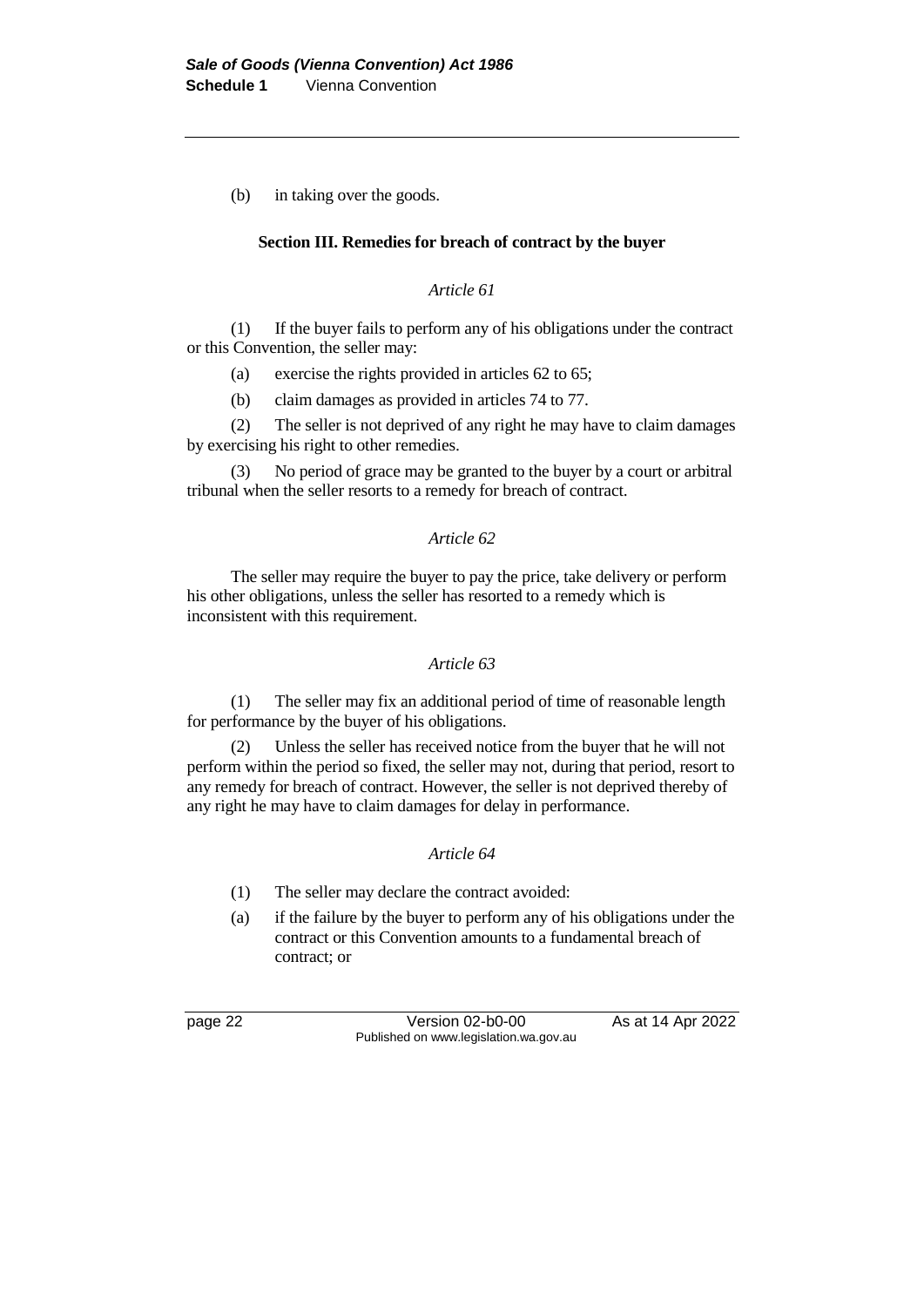(b) if the buyer does not, within the additional period of time fixed by the seller in accordance with paragraph (1) of article 63, perform his obligation to pay the price or take delivery of the goods, or if he declares that he will not do so within the period so fixed.

(2) However, in cases where the buyer has paid the price, the seller loses the right to declare the contract avoided unless he does so:

- (a) in respect of late performance by the buyer, before the seller has become aware that performance has been rendered; or
- (b) in respect of any breach other than late performance by the buyer, within a reasonable time:
	- (i) after the seller knew or ought to have known of the breach; or
	- (ii) after the expiration of any additional period of time fixed by the seller in accordance with paragraph (1) of article 63, or after the buyer has declared that he will not perform his obligations within such an additional period.

#### *Article 65*

(1) If under the contract the buyer is to specify the form, measurement or other features of the goods and he fails to make such specification either on the date agreed upon or within a reasonable time after receipt of a request from the seller, the seller may, without prejudice to any other rights he may have, make the specification himself in accordance with the requirements of the buyer that may be known to him.

(2) If the seller makes the specification himself, he must inform the buyer of the details thereof and must fix a reasonable time within which the buyer may make a different specification. If, after receipt of such a communication, the buyer fails to do so within the time so fixed, the specification made by the seller is binding.

## CHAPTER IV — PASSING OF RISK

## *Article 66*

Loss of or damage to the goods after the risk has passed to the buyer does not discharge him from his obligation to pay the price, unless the loss or damage is due to an act or omission of the seller.

As at 14 Apr 2022 Version 02-b0-00 Page 23 Published on www.legislation.wa.gov.au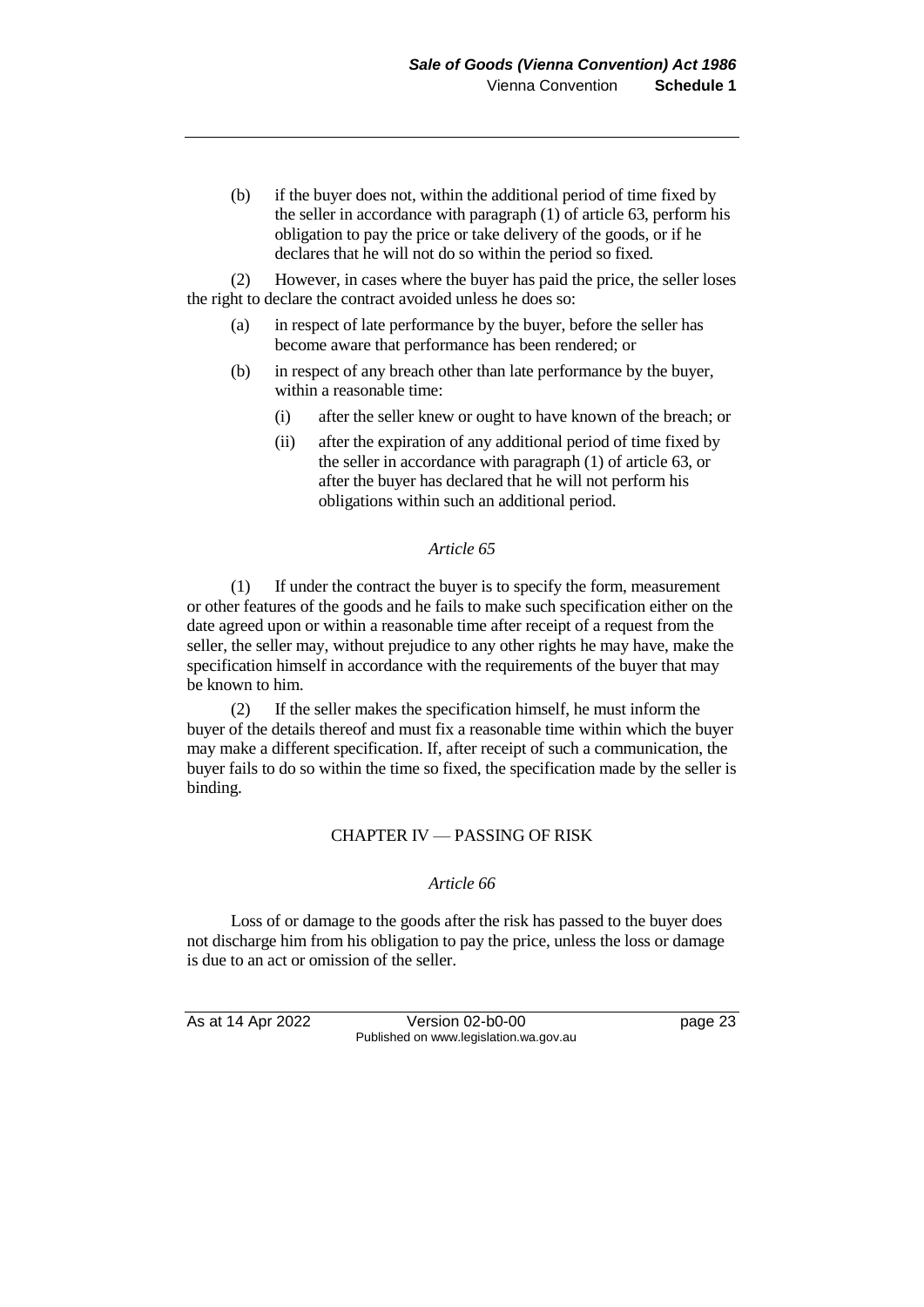(1) If the contract of sale involves carriage of the goods and the seller is not bound to hand them over at a particular place, the risk passes to the buyer when the goods are handed over to the first carrier for transmission to the buyer in accordance with the contract of sale. If the seller is bound to hand the goods over to a carrier at a particular place, the risk does not pass to the buyer until the goods are handed over to the carrier at that place. The fact that the seller is authorized to retain documents controlling the disposition of the goods does not affect the passage of the risk.

(2) Nevertheless, the risk does not pass to the buyer until the goods are clearly identified to the contract, whether by markings on the goods, by shipping documents, by notice given to the buyer or otherwise.

#### *Article 68*

The risk in respect of goods sold in transit passes to the buyer from the time of the conclusion of the contract. However, if the circumstances so indicate, the risk is assumed by the buyer from the time the goods were handed over to the carrier who issued the documents embodying the contract of carriage. Nevertheless, if at the time of the conclusion of the contract of sale the seller knew or ought to have known that the goods had been lost or damaged and did not disclose this to the buyer, the loss or damage is at the risk of the seller.

#### *Article 69*

(1) In cases not within articles 67 and 68, the risk passes to the buyer when he takes over the goods or, if he does not do so in due time, from the time when the goods are placed at his disposal and he commits a breach of contract by failing to take delivery.

(2) However, if the buyer is bound to take over the goods at a place other than a place of business of the seller, the risk passes when delivery is due and the buyer is aware of the fact that the goods are placed at his disposal at that place.

(3) If the contract relates to goods not then identified, the goods are considered not to be placed at the disposal of the buyer until they are clearly identified to the contract.

page 24 Version 02-b0-00 As at 14 Apr 2022 Published on www.legislation.wa.gov.au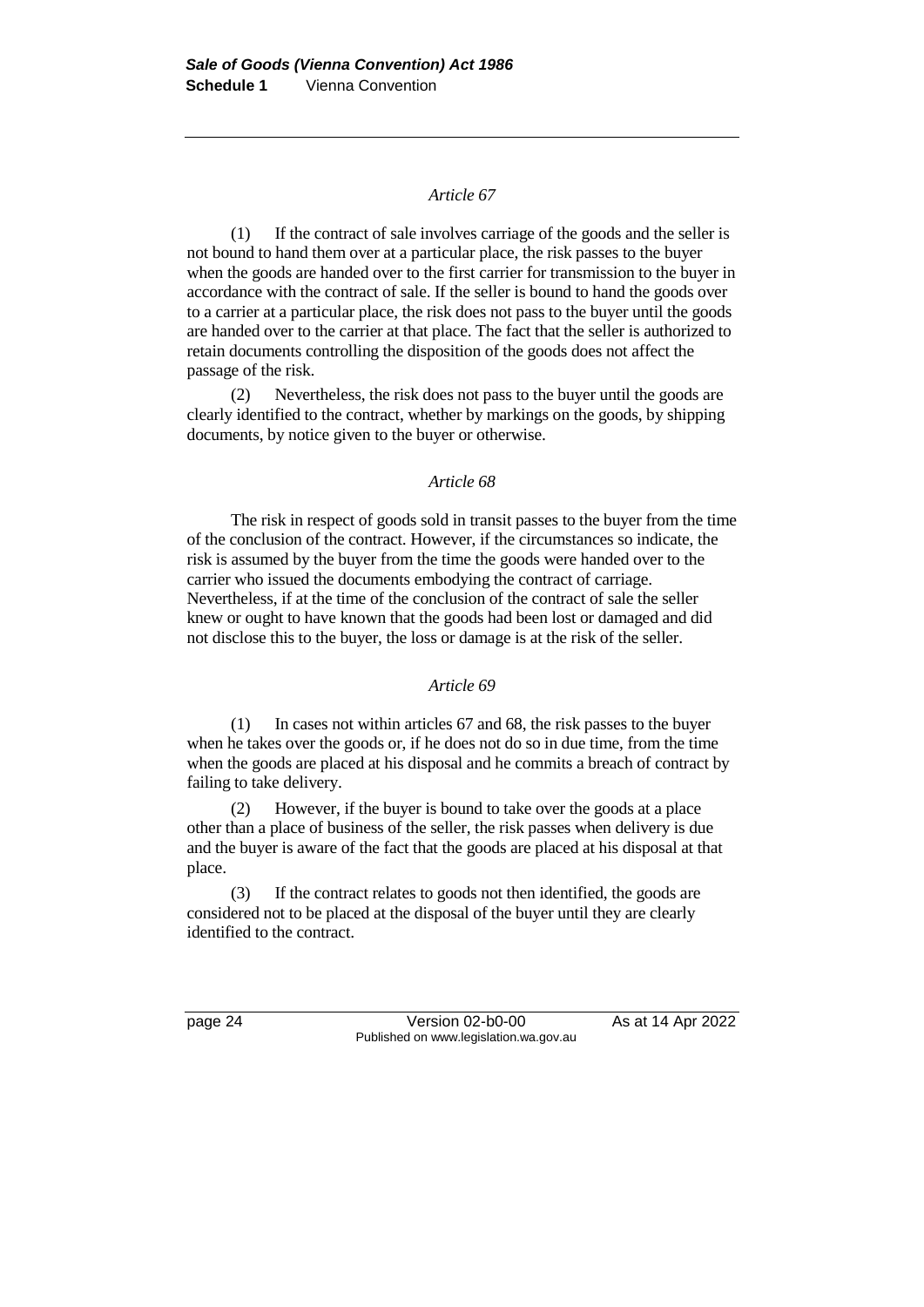If the seller has committed a fundamental breach of contract, articles 67, 68 and 69 do not impair the remedies available to the buyer on account of the breach.

## CHAPTER V — PROVISIONS COMMON TO THE OBLIGATIONS OF THE SELLER AND OF THE BUYER

## **Section I. Anticipatory breach and instalment contracts**

## *Article 71*

(1) A party may suspend the performance of his obligations if, after the conclusion of the contract, it becomes apparent that the other party will not perform a substantial part of his obligations as a result of:

- (a) a serious deficiency in his ability to perform or in his creditworthiness; or
- (b) his conduct in preparing to perform or in performing the contract.

(2) If the seller has already dispatched the goods before the grounds described in the preceding paragraph become evident, he may prevent the handing over of the goods to the buyer even though the buyer holds a document which entitles him to obtain them. The present paragraph relates only to the rights in the goods as between the buyer and the seller.

(3) A party suspending performance, whether before or after dispatch of the goods, must immediately give notice of the suspension to the other party and must continue with performance if the other party provides adequate assurance of his performance.

## *Article 72*

(1) If prior to the date for performance of the contract it is clear that one of the parties will commit a fundamental breach of contract, the other party may declare the contract avoided.

(2) If time allows, the party intending to declare the contract avoided must give reasonable notice to the other party in order to permit him to provide adequate assurance of his performance.

As at 14 Apr 2022 Version 02-b0-00 Published on www.legislation.wa.gov.au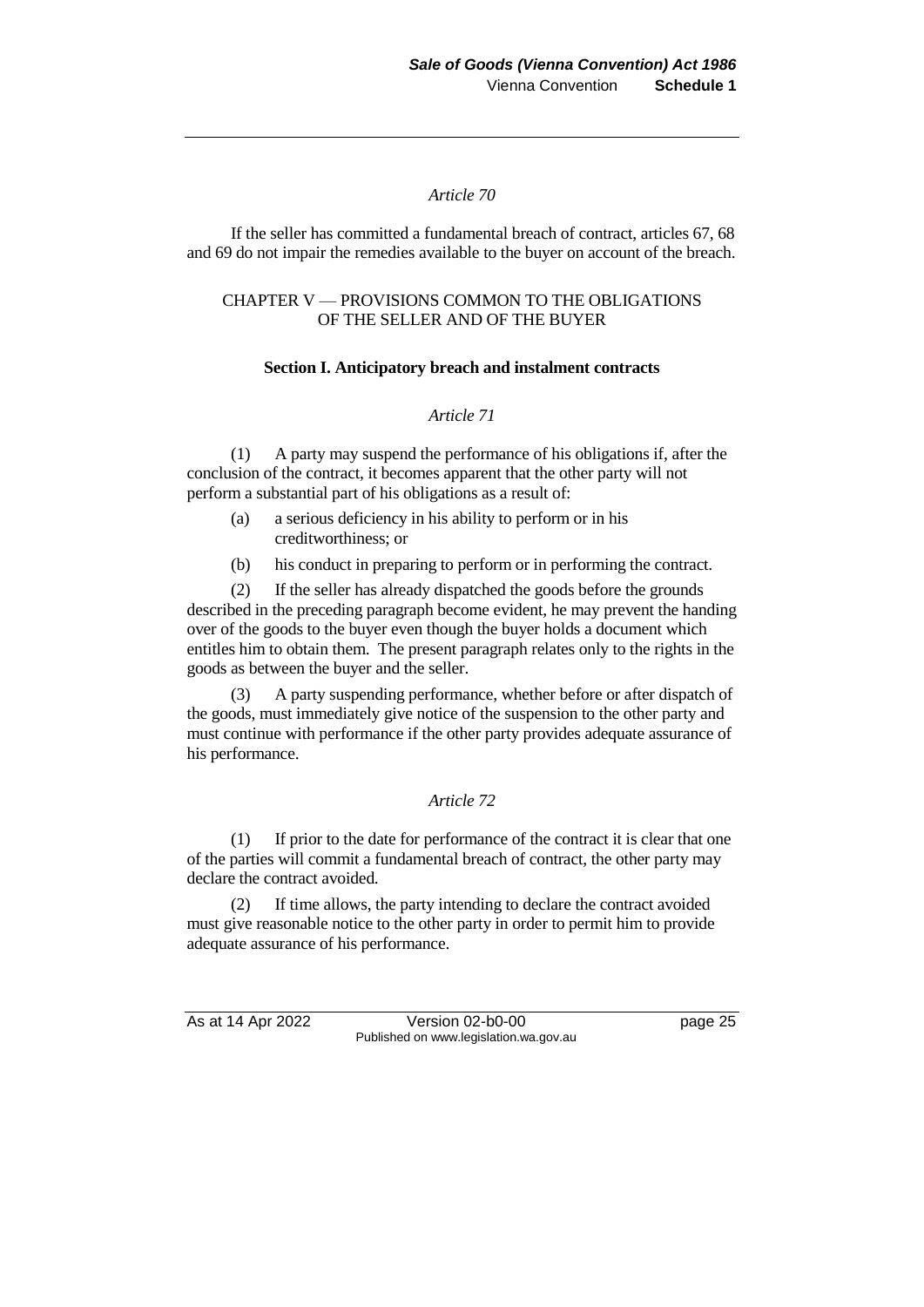(3) The requirements of the preceding paragraph do not apply if the other party has declared that he will not perform his obligations.

## *Article 73*

(1) In the case of a contract for delivery of goods by instalments, if the failure of one party to perform any of his obligations in respect of any instalment constitutes a fundamental breach of contract with respect to that instalment, the other party may declare the contract avoided with respect to that instalment.

(2) If one party's failure to perform any of his obligations in respect of any instalment gives the other party good grounds to conclude that a fundamental breach of contract will occur with respect to future instalments, he may declare the contract avoided for the future, provided that he does so within a reasonable time.

(3) A buyer who declares the contract avoided in respect of any delivery may, at the same time, declare it avoided in respect of deliveries already made or of future deliveries if, by reason of their interdependence, those deliveries could not be used for the purpose contemplated by the parties at the time of the conclusion of the contract.

#### **Section II. Damages**

#### *Article 74*

Damages for breach of contract by one party consist of a sum equal to the loss, including loss of profit, suffered by the other party as a consequence of the breach. Such damages may not exceed the loss which the party in breach foresaw or ought to have foreseen at the time of the conclusion of the contract, in the light of the facts and matters of which he then knew or ought to have known, as a possible consequence of the breach of contract.

## *Article 75*

If the contract is avoided and if, in a reasonable manner and within a reasonable time after avoidance, the buyer has bought goods in replacement or the seller has resold the goods, the party claiming damages may recover the difference between the contract price and the price in the substitute transaction as well as any further damages recoverable under article 74.

page 26 **Version 02-b0-00** As at 14 Apr 2022 Published on www.legislation.wa.gov.au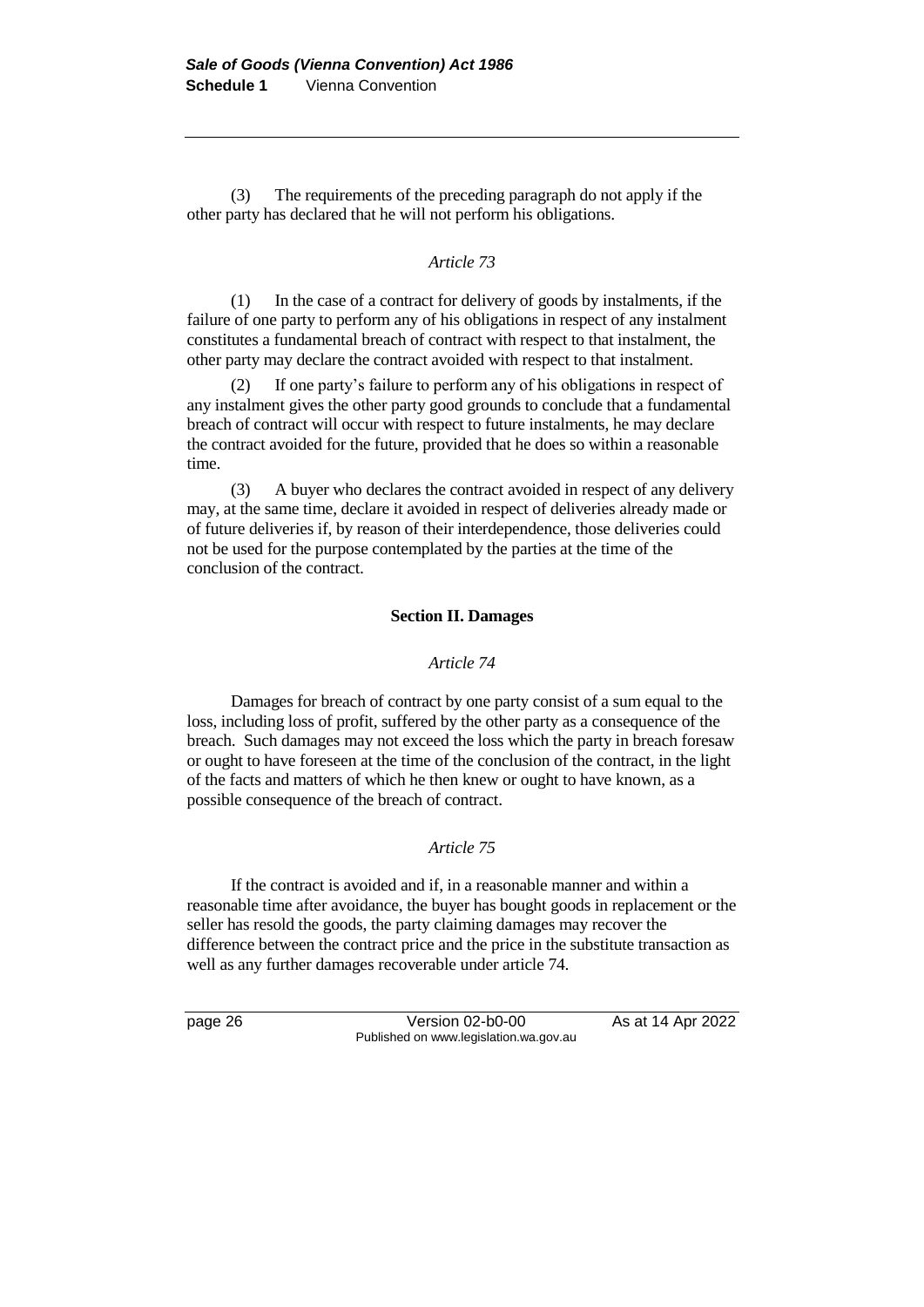(1) If the contract is avoided and there is a current price for the goods, the party claiming damages may, if he has not made a purchase or resale under article 75, recover the difference between the price fixed by the contract and the current price at the time of avoidance as well as any further damages recoverable under article 74. If, however, the party claiming damages has avoided the contract after taking over the goods, the current price at the time of such taking over shall be applied instead of the current price at the time of avoidance.

(2) For the purposes of the preceding paragraph, the current price is the price prevailing at the place where delivery of the goods should have been made or, if there is no current price at that place, the price at such other place as serves as a reasonable substitute, making due allowance for differences in the cost of transporting the goods.

## *Article 77*

A party who relies on a breach of contract must take such measures as are reasonable in the circumstances to mitigate the loss, including loss of profit, resulting from the breach. If he fails to take such measures, the party in breach may claim a reduction in the damages in the amount by which the loss should have been mitigated.

## **Section III. Interest**

## *Article 78*

If a party fails to pay the price or any other sum that is in arrears, the other party is entitled to interest on it, without prejudice to any claim for damages recoverable under article 74.

## **Section IV. Exemptions**

## *Article 79*

(1) A party is not liable for a failure to perform any of his obligations if he proves that the failure was due to an impediment beyond his control and that he could not reasonably be expected to have taken the impediment into account at

As at 14 Apr 2022 Version 02-b0-00 page 27 Published on www.legislation.wa.gov.au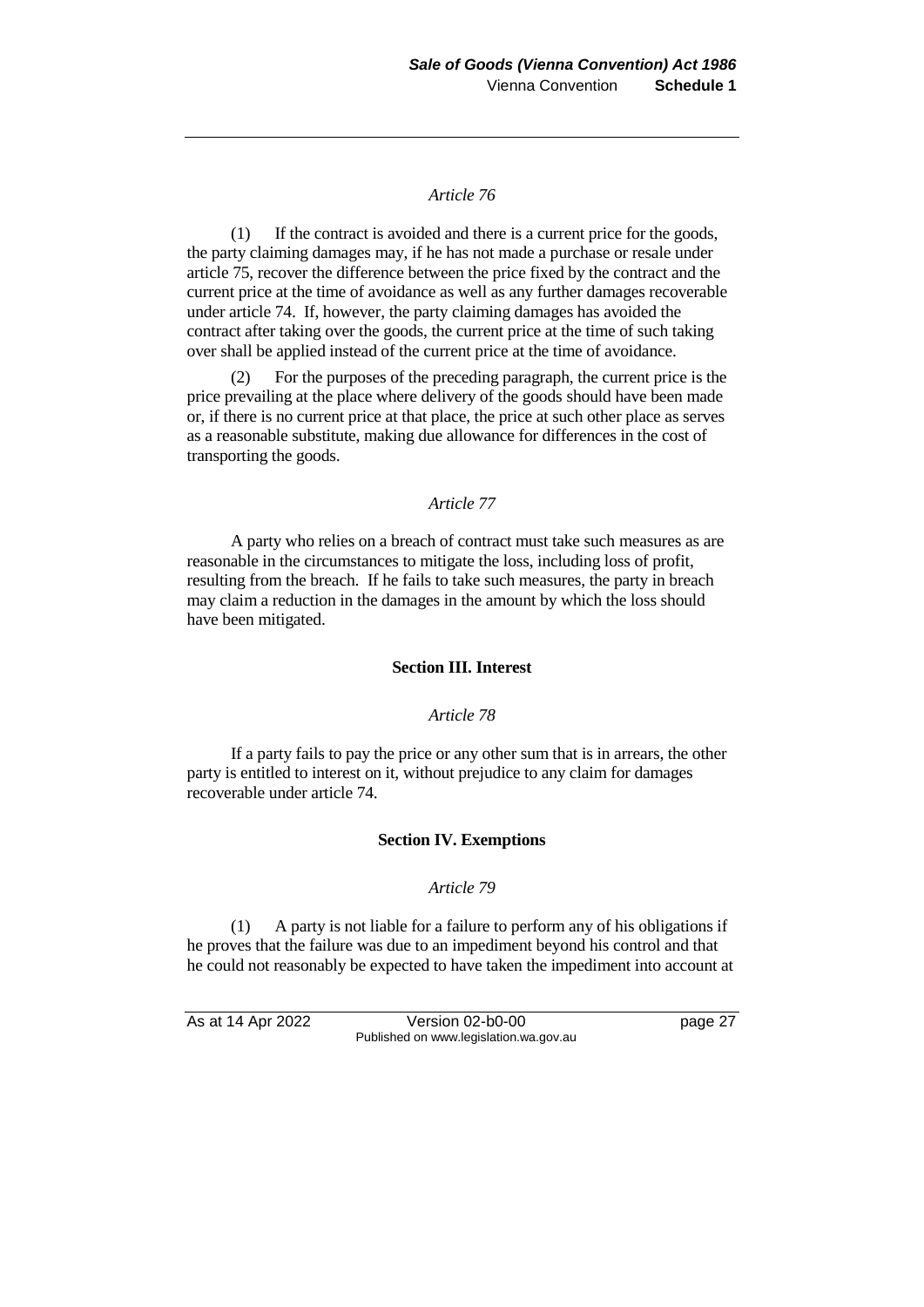the time of the conclusion of the contract or to have avoided or overcome it, or its consequences.

(2) If the party's failure is due to the failure by a third person whom he has engaged to perform the whole or a part of the contract, that party is exempt from liability only if:

- (a) he is exempt under the preceding paragraph; and
- (b) the person whom he has so engaged would be so exempt if the provisions of that paragraph were applied to him.

(3) The exemption provided by this article has effect for the period during which the impediment exists.

(4) The party who fails to perform must give notice to the other party of the impediment and its effect on his ability to perform. If the notice is not received by the other party within a reasonable time after the party who fails to perform knew or ought to have known of the impediment, he is liable for damages resulting from such non-receipt.

(5) Nothing in this article prevents either party from exercising any right other than to claim damages under this Convention.

## *Article 80*

A party may not rely on a failure of the other party to perform, to the extent that such failure was caused by the first party's act or omission.

## **Section V. Effects of avoidance**

## *Article 81*

(1) Avoidance of the contract releases both parties from their obligations under it, subject to any damages which may be due. Avoidance does not affect any provision of the contract for the settlement of disputes or any other provision of the contract governing the rights and obligations of the parties consequent upon the avoidance of the contract.

(2) A party who has performed the contract either wholly or in part may claim restitution from the other party of whatever the first party has supplied or paid under the contract. If both parties are bound to make restitution, they must do so concurrently.

page 28 **Version 02-b0-00** As at 14 Apr 2022 Published on www.legislation.wa.gov.au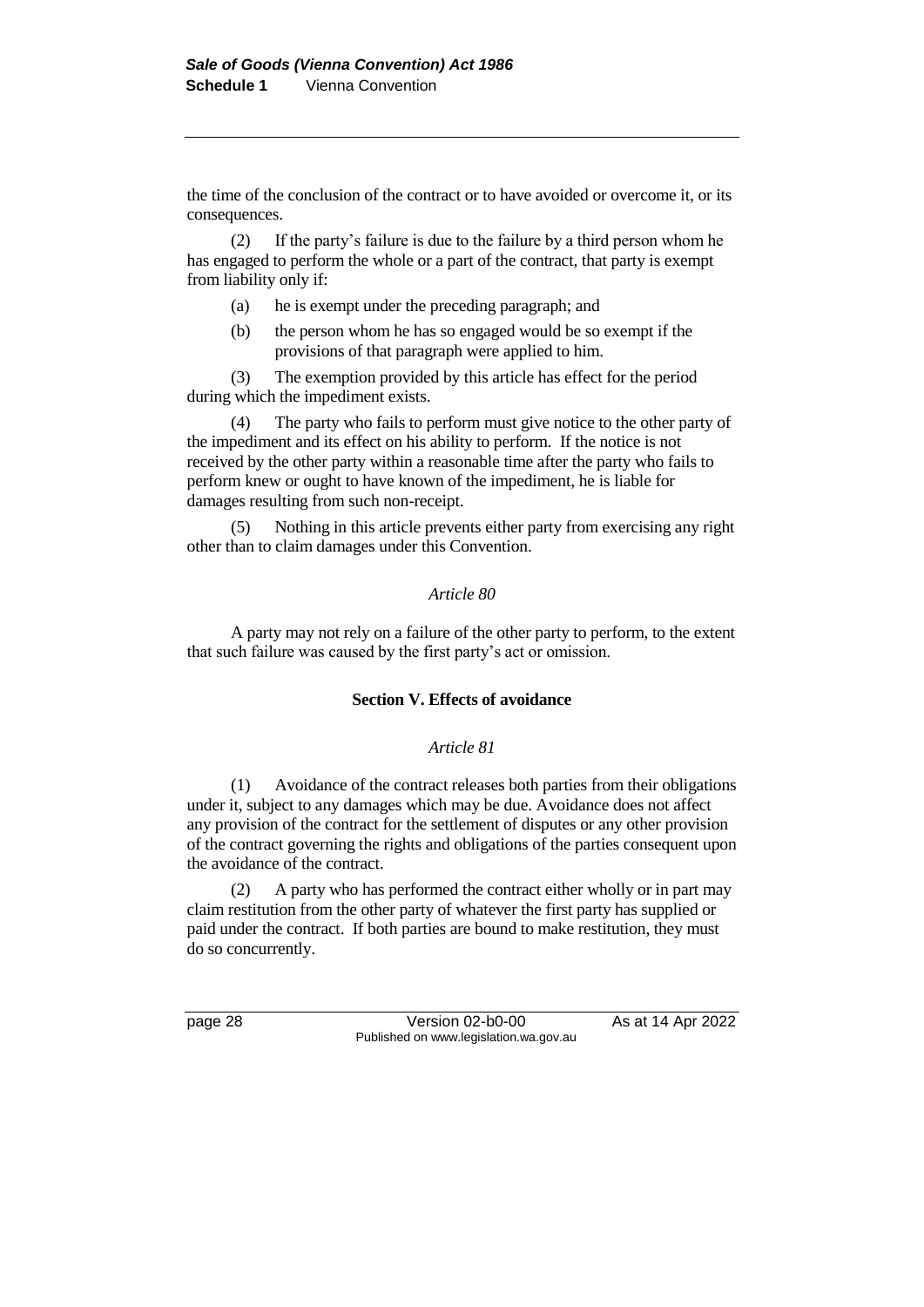(1) The buyer loses the right to declare the contract avoided or to require the seller to deliver substitute goods if it is impossible for him to make restitution of the goods substantially in the condition in which he received them.

- (2) The preceding paragraph does not apply:
- (a) if the impossibility of making restitution of the goods or of making restitution of the goods substantially in the condition in which the buyer received them is not due to his act or omission;
- (b) if the goods or part of the goods have perished or deteriorated as a result of the examination provided for in article 38; or
- (c) if the goods or part of the goods have been sold in the normal course of business or have been consumed or transformed by the buyer in the course of normal use before he discovered or ought to have discovered the lack of conformity.

## *Article 83*

A buyer who has lost the right to declare the contract avoided or to require the seller to deliver substitute goods in accordance with article 82 retains all other remedies under the contract and this Convention.

## *Article 84*

(1) If the seller is bound to refund the price, he must also pay interest on it, from the date on which the price was paid.

(2) The buyer must account to the seller for all benefits which he has derived from the goods or part of them:

- (a) if he must make restitution of the goods or part of them; or
- (b) if it is impossible for him to make restitution of all or part of the goods or to make restitution of all or part of the goods substantially in the condition in which he received them, but he has nevertheless declared the contract avoided or required the seller to deliver substitute goods.

As at 14 Apr 2022 Version 02-b0-00 Page 29 Published on www.legislation.wa.gov.au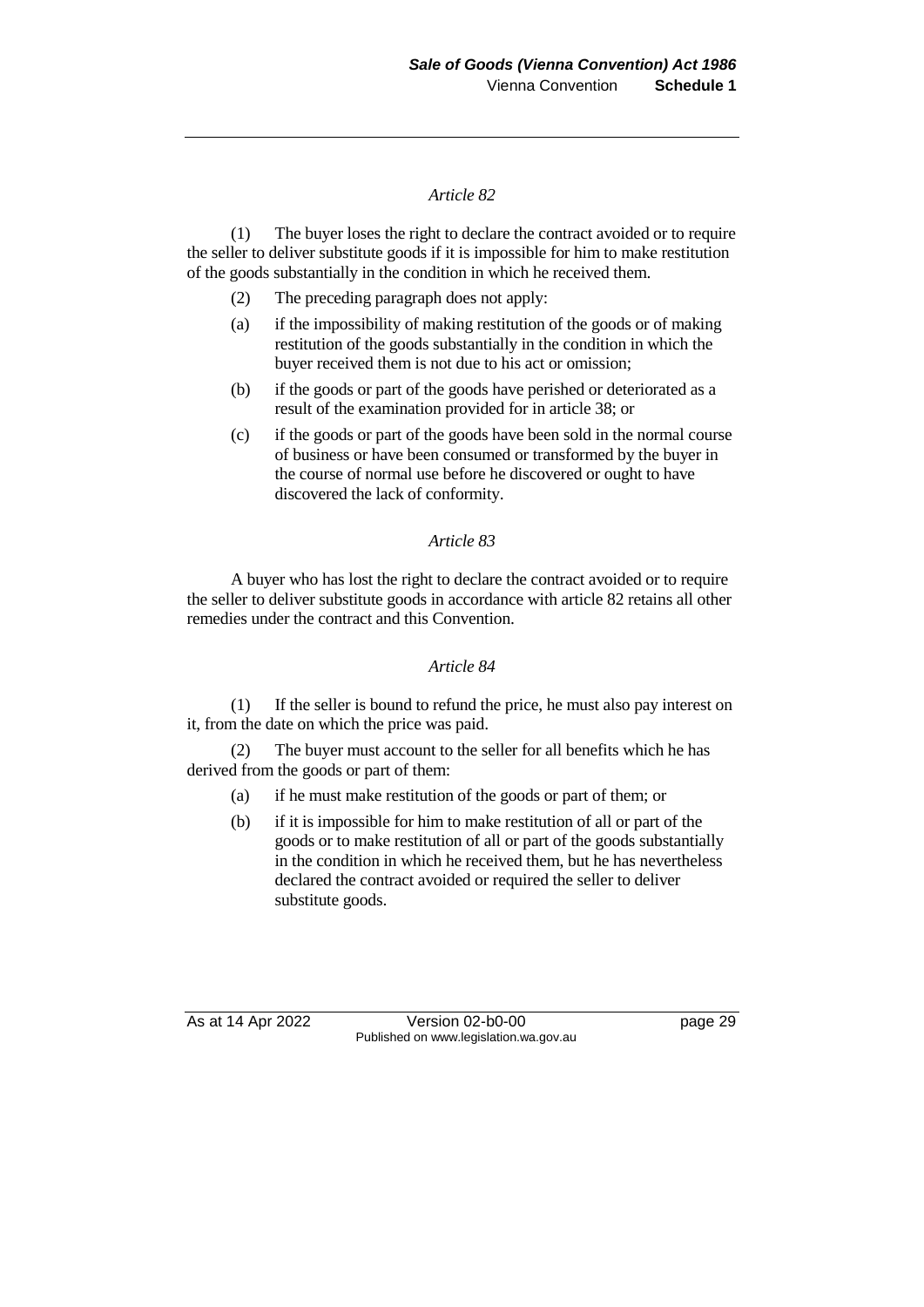#### **Section VI. Preservation of the goods**

#### *Article 85*

If the buyer is in delay in taking delivery of the goods or, where payment of the price and delivery of the goods are to be made concurrently, if he fails to pay the price, and the seller is either in possession of the goods or otherwise able to control their disposition, the seller must take such steps as are reasonable in the circumstances to preserve them. He is entitled to retain them until he has been reimbursed his reasonable expenses by the buyer.

#### *Article 86*

(1) If the buyer has received the goods and intends to exercise any right under the contract or this Convention to reject them, he must take such steps to preserve them as are reasonable in the circumstances. He is entitled to retain them until he has been reimbursed his reasonable expenses by the seller.

(2) If goods dispatched to the buyer have been placed at his disposal at their destination and he exercises the right to reject them, he must take possession of them on behalf of the seller, provided that this can be done without payment of the price and without unreasonable inconvenience or unreasonable expense. This provision does not apply if the seller or a person authorized to take charge of the goods on his behalf is present at the destination. If the buyer takes possession of the goods under this paragraph, his rights and obligations are governed by the preceding paragraph.

#### *Article 87*

A party who is bound to take steps to preserve the goods may deposit them in a warehouse of a third person at the expense of the other party provided that the expense incurred is not unreasonable.

#### *Article 88*

(1) A party who is bound to preserve the goods in accordance with article 85 or 86 may sell them by any appropriate means if there has been an unreasonable delay by the other party in taking possession of the goods or in taking them back or in paying the price or the cost of preservation, provided that reasonable notice of the intention to sell has been given to the other party.

page 30 **Version 02-b0-00** As at 14 Apr 2022 Published on www.legislation.wa.gov.au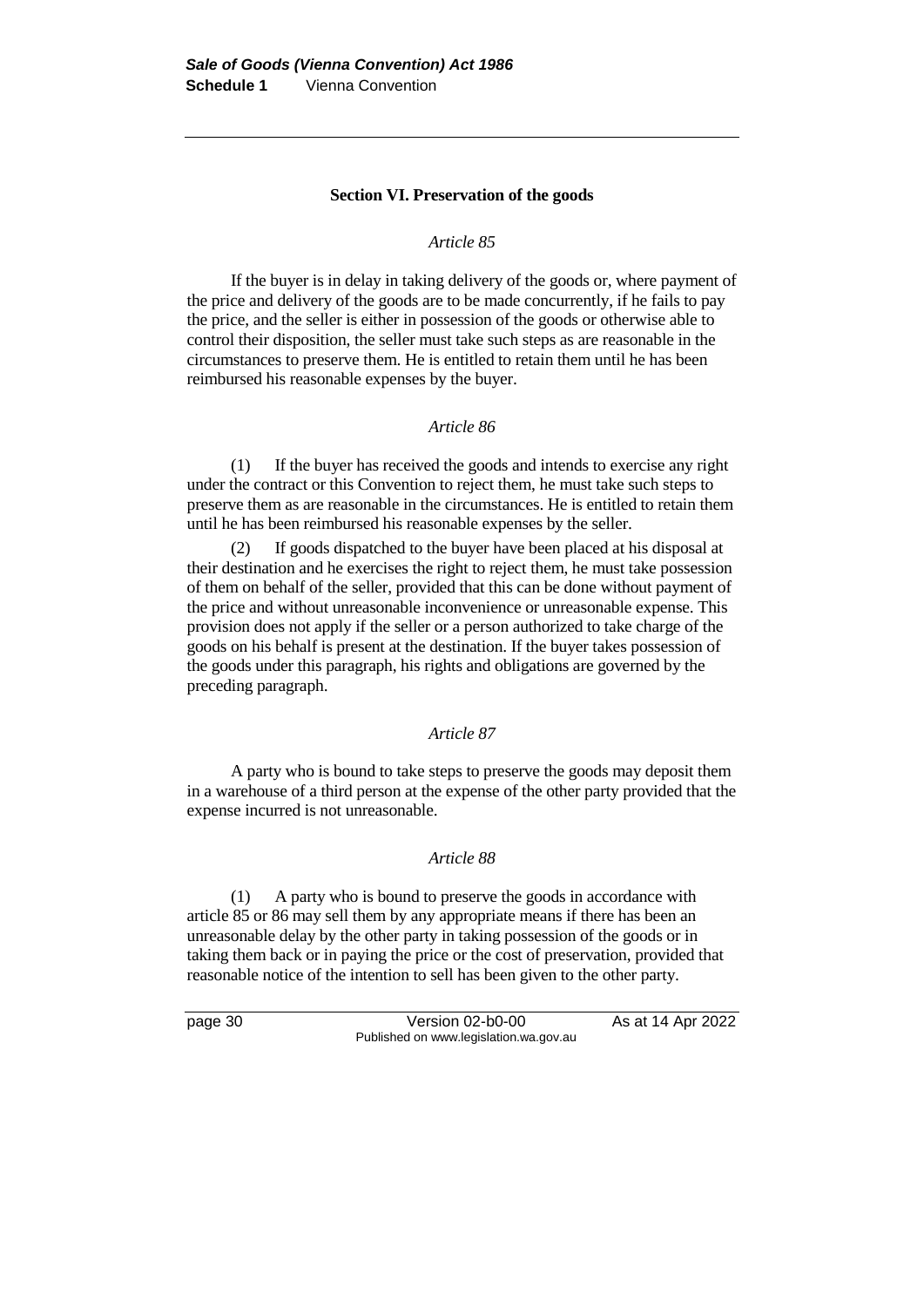(2) If the goods are subject to rapid deterioration or their preservation would involve unreasonable expense, a party who is bound to preserve the goods in accordance with article 85 or 86 must take reasonable measures to sell them. To the extent possible he must give notice to the other party of his intention to sell.

(3) A party selling the goods has the right to retain out of the proceeds of sale an amount equal to the reasonable expenses of preserving the goods and of selling them. He must account to the other party for the balance.

#### PART IV — FINAL PROVISIONS

#### *Article 89*

The Secretary-General of the United Nations is hereby designated as the depositary for this Convention.

#### *Article 90*

This Convention does not prevail over any international agreement which has already been or may be entered into and which contains provisions concerning the matters governed by this Convention, provided that the parties have their places of business in States parties to such agreement.

#### *Article 91*

(1) This Convention is open for signature at the concluding meeting of the United Nations Conference on Contracts for the International Sale of Goods and will remain open for signature by all States at the Headquarters of the United Nations, New York until 30 September 1981.

(2) This Convention is subject to ratification, acceptance or approval by the signatory States.

(3) This Convention is open for accession by all States which are not signatory States as from the date it is open for signature.

(4) Instruments of ratification, acceptance, approval and accession are to be deposited with the Secretary-General of the United Nations.

As at 14 Apr 2022 Version 02-b0-00 Page 31 Published on www.legislation.wa.gov.au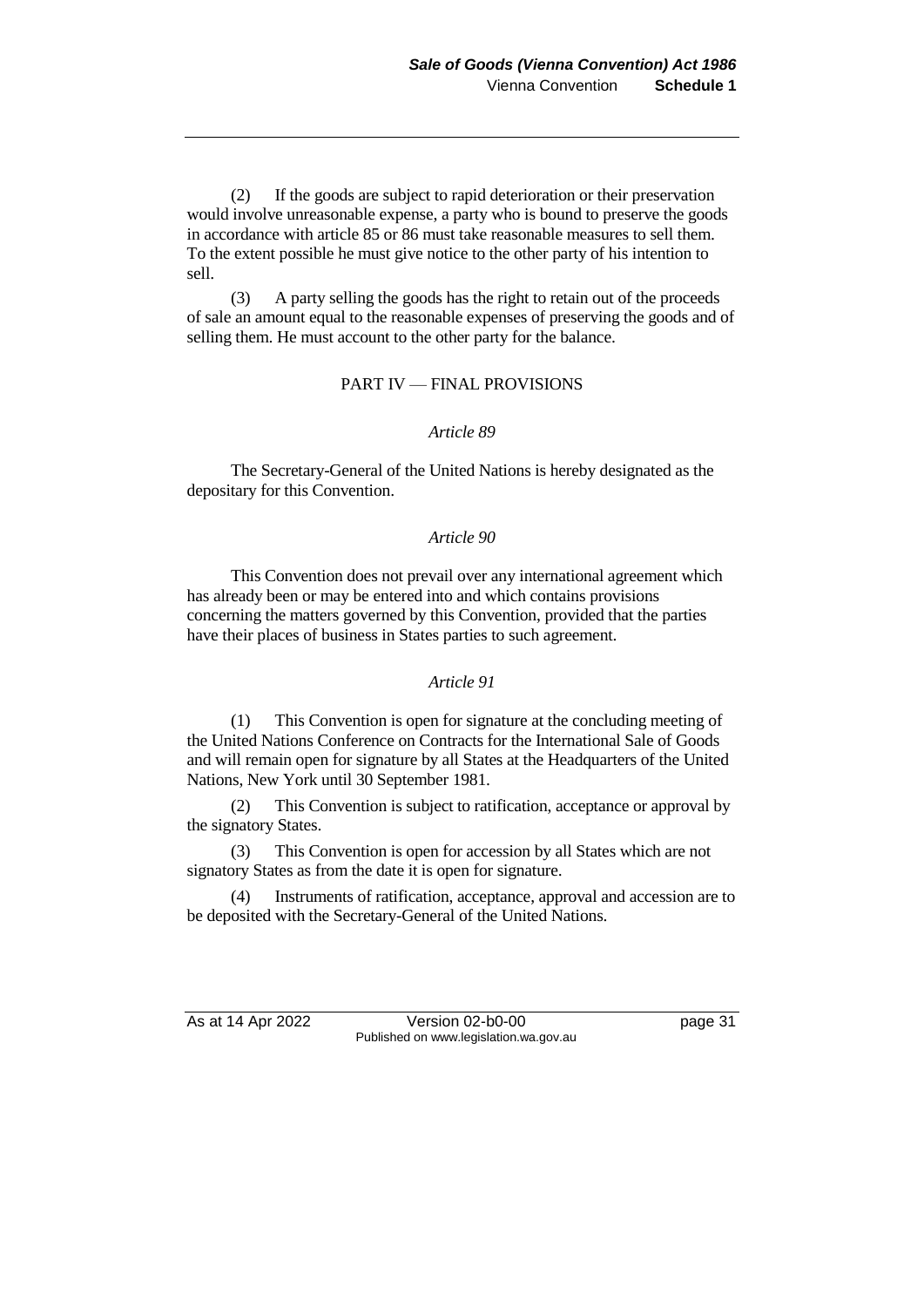(1) A Contracting State may declare at the time of signature, ratification, acceptance, approval or accession that it will not be bound by Part II of this Convention or that it will not be bound by Part III of this Convention.

(2) A Contracting State which makes a declaration in accordance with the preceding paragraph in respect of Part II or Part III of this Convention is not to be considered a Contracting State within paragraph (1) of article 1 of this Convention in respect of matters governed by the Part to which the declaration applies.

## *Article 93*

(1) If a Contracting State has two or more territorial units in which, according to its constitution, different systems of law are applicable in relation to the matters dealt with in this Convention, it may, at the time of signature, ratification, acceptance, approval or accession, declare that this Convention is to extend to all its territorial units or only to one or more of them, and may amend its declaration by submitting another declaration at anytime.

(2) These declarations are to be notified to the depositary and are to state expressly the territorial units to which the Convention extends.

(3) If, by virtue of a declaration under this article, this Convention extends to one or more but not all of the territorial units of a Contracting State, and if the place of business of a party is located in that State, this place of business, for the purposes of this Convention, is considered not to be in a Contracting State, unless it is in a territorial unit to which the Convention extends.

(4) If a Contracting State makes no declaration under paragraph (1) of this article, the Convention is to extend to all territorial units of that State.

#### *Article 94*

(1) Two or more Contracting States which have the same or closely related legal rules on matters governed by this Convention may at any time declare that the Convention is not to apply to contracts of sale or to their formation where the parties have their places of business in those States. Such declarations may be made jointly or by reciprocal unilateral declarations.

(2) A Contracting State which has the same or closely related legal rules on matters governed by this Convention as one or more non-Contracting States

page 32 Version 02-b0-00 As at 14 Apr 2022 Published on www.legislation.wa.gov.au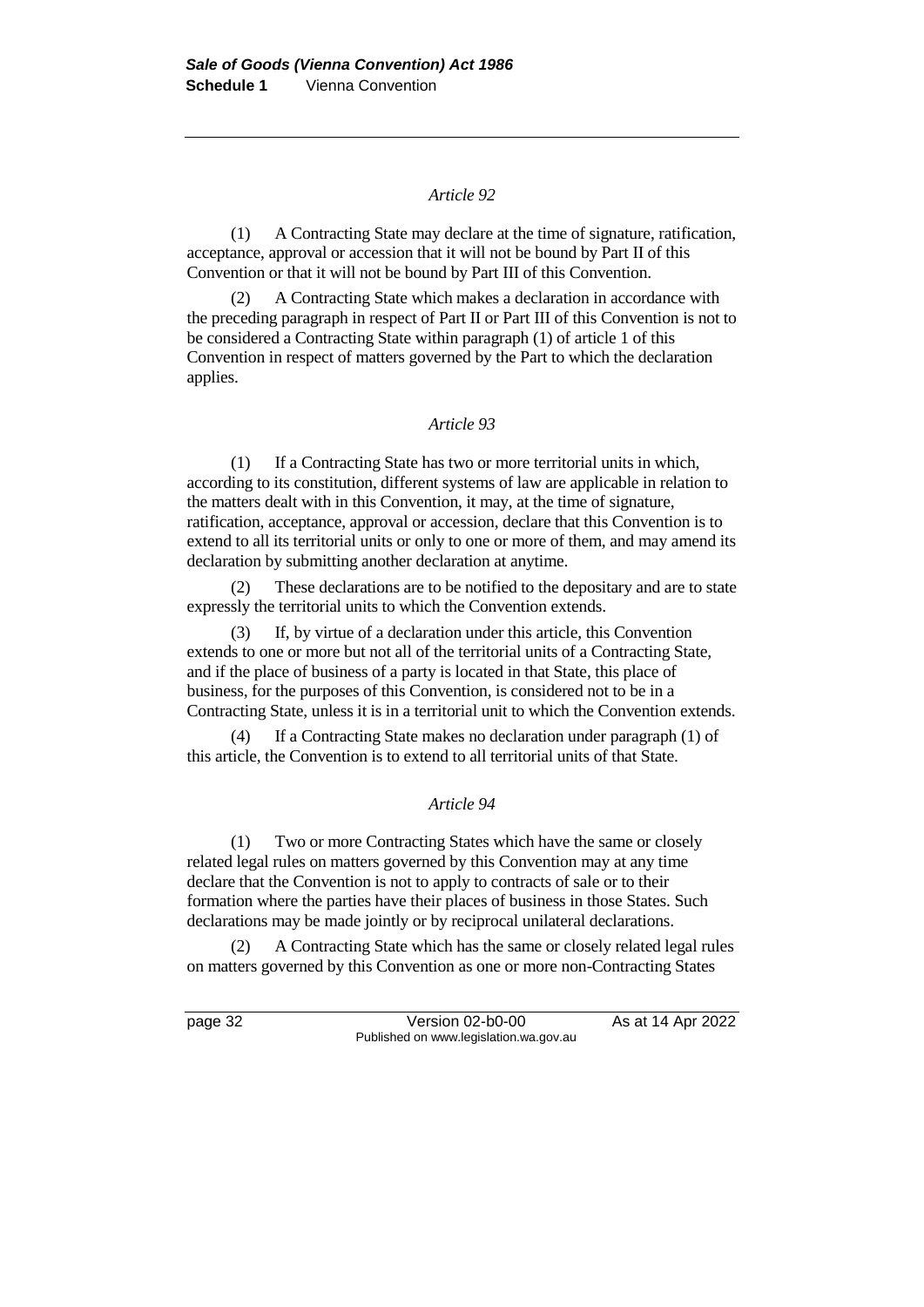may at any time declare that the Convention is not to apply to contracts of sale or to their formation where the parties have their places of business in those States.

If a State which is the object of a declaration under the preceding paragraph subsequently becomes a Contracting State, the declaration made will, as from the date on which the Convention enters into force in respect of the new Contracting State, have the effect of a declaration made under paragraph (1), provided that the new Contracting State joins in such declaration or makes a reciprocal unilateral declaration.

## *Article 95*

Any State may declare at the time of the deposit of its instrument of ratification, acceptance, approval or accession that it will not be bound by subparagraph (1) (b) of article 1 of this Convention.

## *Article 96*

A Contracting State whose legislation requires contracts of sale to be concluded in or evidenced by writing may at any time make a declaration in accordance with article 12 that any provision of article 11, article 29, or Part II of this Convention, that allows a contract of sale or its modification or termination by agreement or any offer, acceptance, or other indication of intention to be made in any form other than in writing, does not apply where any party has his place of business in that State.

## *Article 97*

(1) Declarations made under this Convention at the time of signature are subject to confirmation upon ratification, acceptance or approval.

(2) Declarations and confirmations of declarations are to be in writing and be formally notified to the depositary.

(3) A declaration takes effect simultaneously with the entry into force of this Convention in respect of the State concerned. However, a declaration of which the depositary receives formal notification after such entry into force takes effect on the first day of the month following the expiration of six months after the date of its receipt by the depositary. Reciprocal unilateral declarations under article 94 take effect on the first day of the month following the expiration of six months after the receipt of the latest declaration by the depositary.

As at 14 Apr 2022 Version 02-b0-00 page 33 Published on www.legislation.wa.gov.au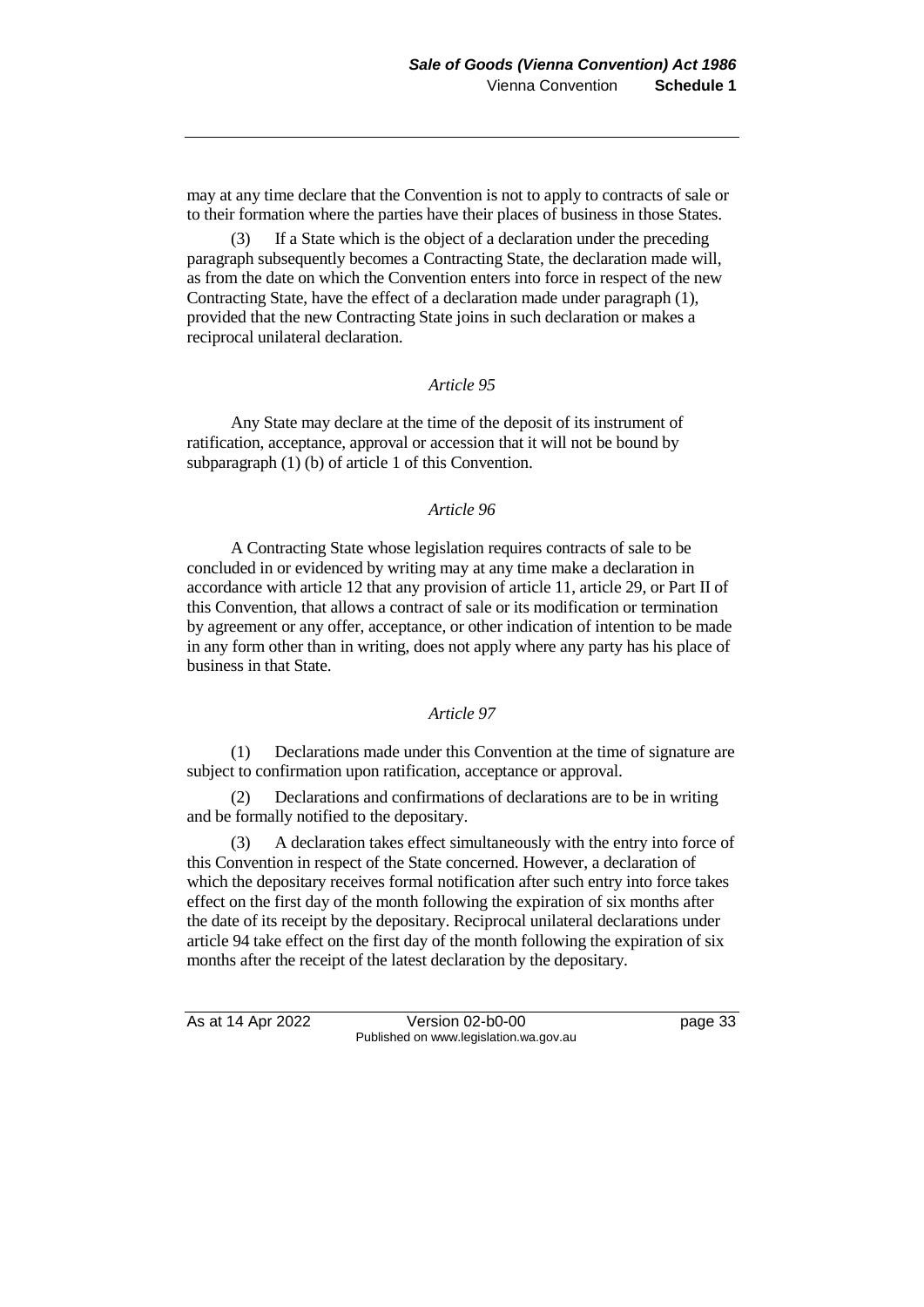(4) Any State which makes a declaration under this Convention may withdraw it at any time by a formal notification in writing addressed to the depositary. Such withdrawal is to take effect on the first day of the month following the expiration of six months after the date of the receipt of the notification by the depositary.

(5) A withdrawal of a declaration made under article 94 renders inoperative, as from the date on which the withdrawal takes effect, any reciprocal declaration made by another State under that article.

#### *Article 98*

No reservations are permitted except those expressly authorized in this Convention.

## *Article 99*

(1) This Convention enters into force, subject to the provisions of paragraph (6) of this article, on the first day of the month following the expiration of twelve months after the date of deposit of the tenth instrument of ratification, acceptance, approval or accession, including an instrument which contains a declaration made under article 92.

(2) When a State ratifies, accepts, approves or accedes to this Convention after the deposit of the tenth instrument of ratification, acceptance, approval or accession, this Convention, with the exception of the Part excluded, enters into force in respect of that State, subject to the provisions of paragraph (6) of this article, on the first day of the month following the expiration of twelve months after the date of the deposit of its instrument of ratification, acceptance, approval or accession.

(3) A State which ratifies, accepts, approves or accedes to this Convention and is a party to either or both the Convention relating to a Uniform Law on the Formation of Contracts for the International Sale of Goods done at The Hague on 1 July 1964 (1964 Hague Formation Convention) and the Convention relating to a Uniform Law on the International Sale of Goods done at The Hague on 1 July 1964 (1964 Hague Sales Convention) shall at the same time denounce, as the case may be, either or both the 1964 Hague Sales Convention and the 1964 Hague Formation Convention by notifying the Government of the Netherlands to that effect.

(4) A State party to the 1964 Hague Sales Convention which ratifies, accepts, approves or accedes to the present Convention and declares or has

page 34 Version 02-b0-00 As at 14 Apr 2022 Published on www.legislation.wa.gov.au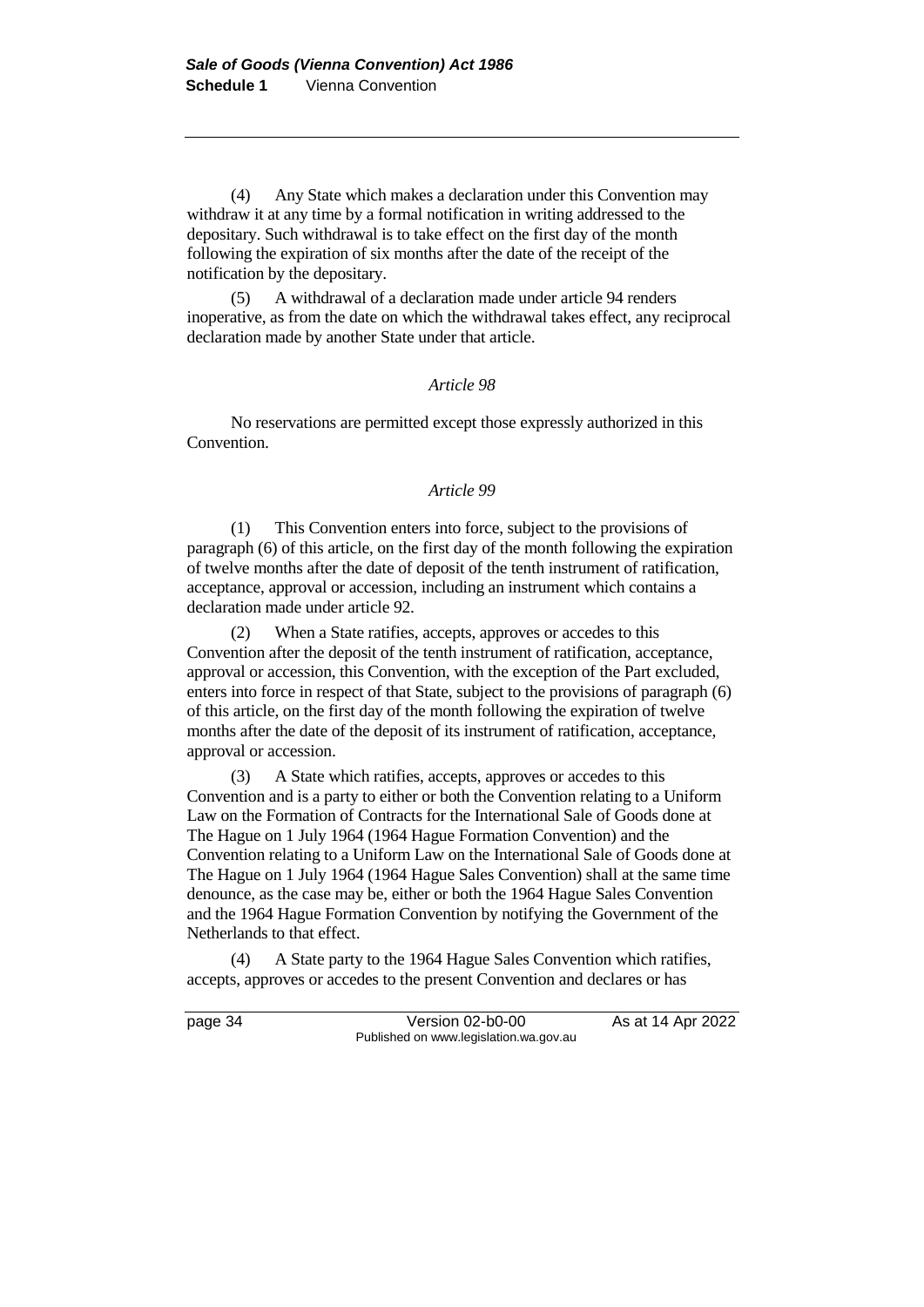declared under article 92 that it will not be bound by Part II of this Convention shall at the time of ratification, acceptance, approval or accession denounce the 1964 Hague Sales Convention by notifying the Government of the Netherlands to that effect.

(5) A State party to the 1964 Hague Formation Convention which ratifies, accepts, approves or accedes to the present Convention and declares or has declared under article 92 that it will not be bound by Part III of this Convention shall at the time of ratification, acceptance, approval or accession denounce the 1964 Hague Formation Convention by notifying the Government of the Netherlands to that effect.

(6) For the purpose of this article, ratifications, acceptances, approvals and accessions in respect of this Convention by States parties to the 1964 Hague Formation Convention or to the 1964 Hague Sales Convention shall not be effective until such denunciations as may be required on the part of those States in respect of the latter two Conventions have themselves become effective. The depositary of this Convention shall consult with the Government of the Netherlands, as the depositary of the 1964 Conventions, so as to ensure necessary co-ordination in this respect.

## *Article 100*

(1) This Convention applies to the formation of a contract only when the proposal for concluding the contract is made on or after the date when the Convention enters into force in respect of the Contracting States referred to in subparagraph (1) (a) or the Contracting State referred to in subparagraph (1) (b) of article 1.

(2) This Convention applies only to contracts concluded on or after the date when the Convention enters into force in respect of the Contracting States referred to in subparagraph (1) (a) or the Contracting State referred to in subparagraph (1) (b) of article 1.

#### *Article 101*

(1) A Contracting State may denounce this Convention, or Part II or Part III of the Convention, by a formal notification in writing addressed to the depositary.

(2) The denunciation takes effect on the first day of the month following the expiration of twelve months after the notification is received by the depositary. Where a longer period for the denunciation to take effect is specified

| As at 14 Apr 2022 | Version 02-b0-00                       | page 35 |
|-------------------|----------------------------------------|---------|
|                   | Published on www.legislation.wa.gov.au |         |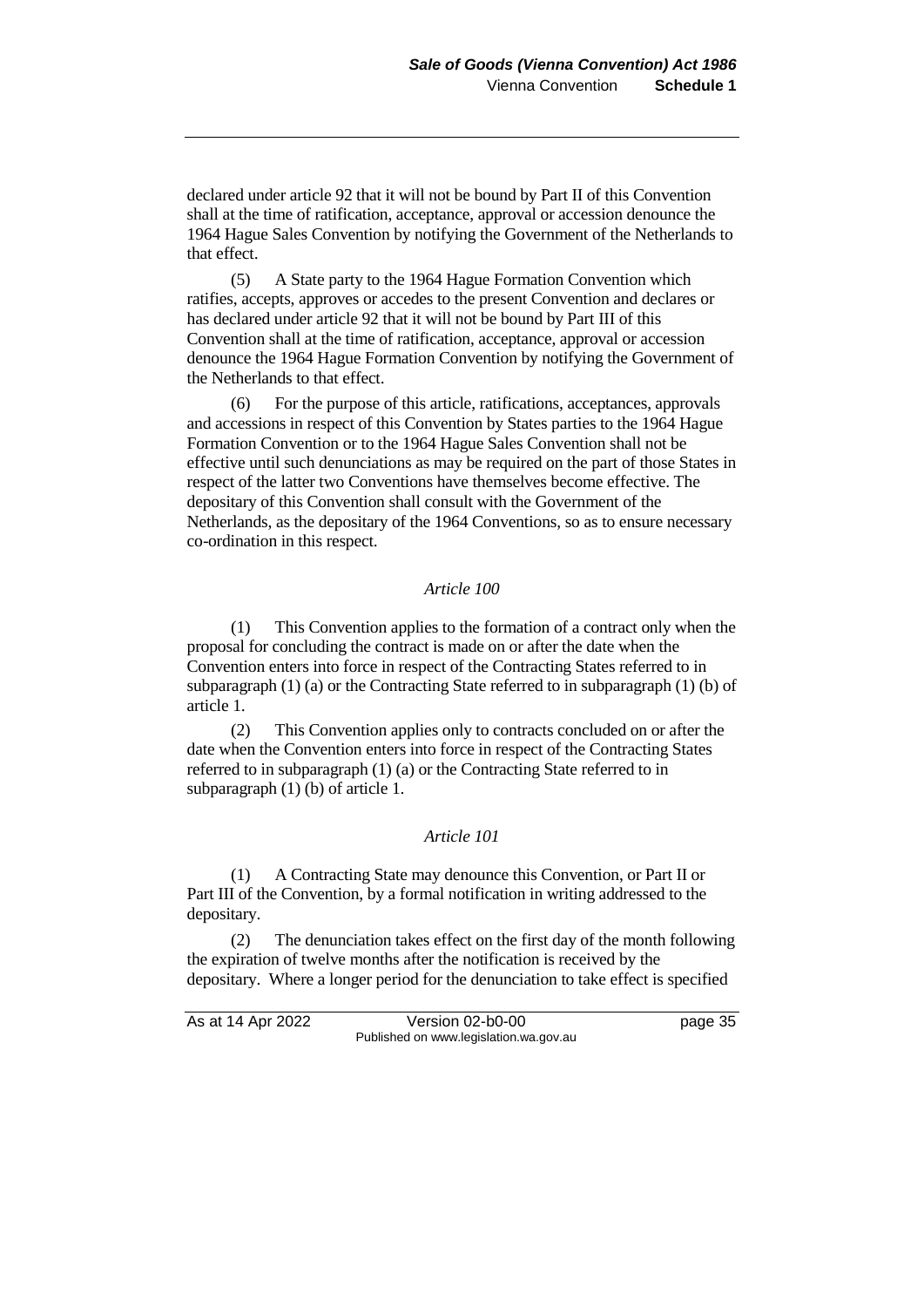in the notification, the denunciation takes effect upon the expiration of such longer period after the notification is received by the depositary.

DONE at Vienna, this day of eleventh day of April, one thousand nine hundred and eighty, in a single original, of which the Arabic, Chinese, English, French, Russian and Spanish texts are equally authentic.

IN WITNESS WHEREOF the undersigned plenipotentiaries, being duly authorized by their respective Governments, have signed this Convention.

page 36 Version 02-b0-00 As at 14 Apr 2022 Published on www.legislation.wa.gov.au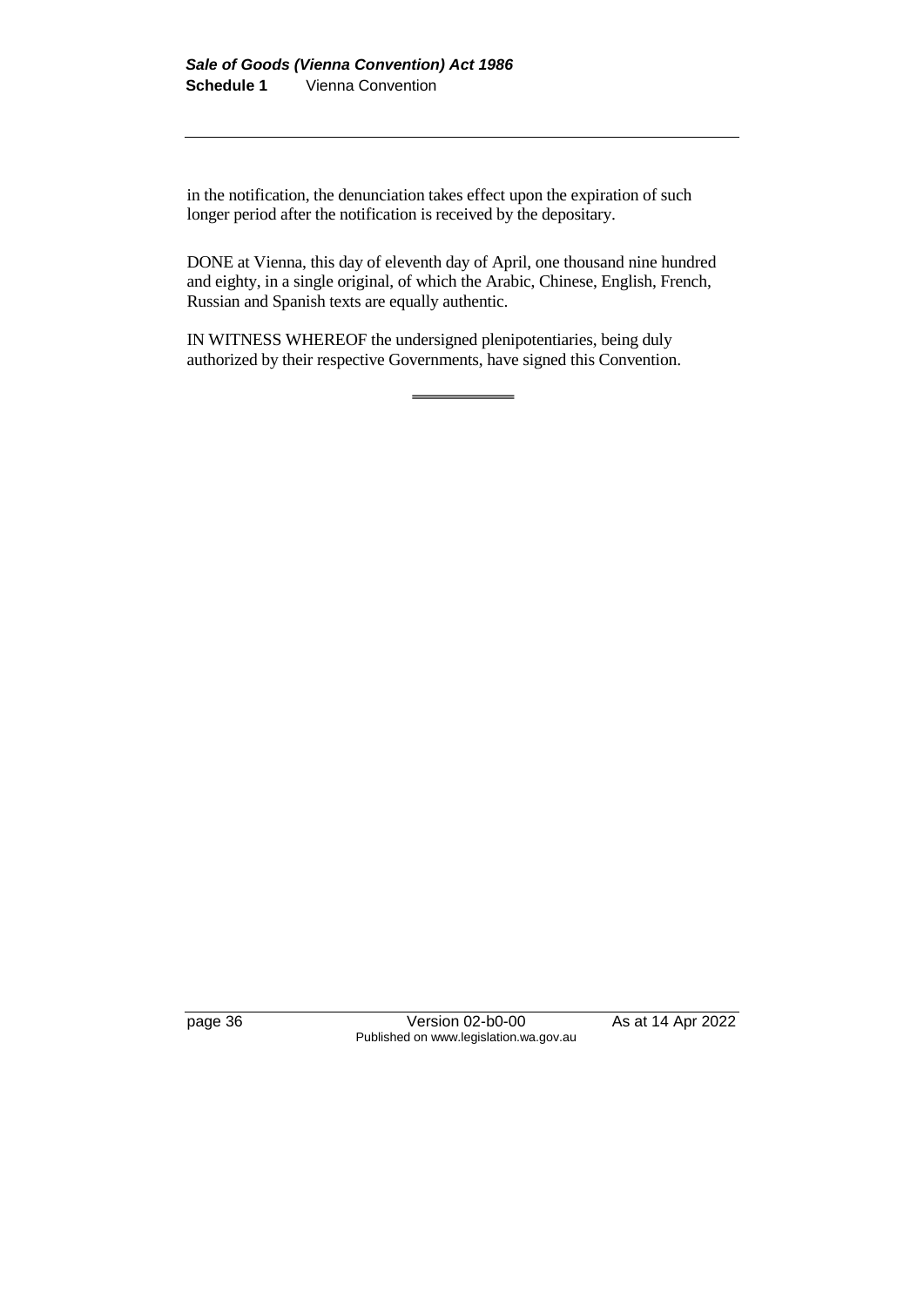# **Notes**

This is a compilation of the *Sale of Goods (Vienna Convention) Act 1986* and includes amendments made by other written laws. For provisions that have come into operation, and for information about any reprints, see the compilation table. For provisions that have not yet come into operation see the uncommenced provisions table.

## **Compilation table**

| <b>Short title</b>                                                         | <b>Number</b><br>and year | Assent      | <b>Commencement</b>                                                                                                |
|----------------------------------------------------------------------------|---------------------------|-------------|--------------------------------------------------------------------------------------------------------------------|
| Sale of Goods (Vienna<br>Convention) Act 1986                              | 88 of 1986                | 10 Dec 1986 | s. 1 and 2: 10 Dec 1986;<br>Act other than s. 1 and 2:<br>1 Apr 1989 (see s. 2 and<br>Gazette 24 Jun 1988 p. 1995) |
| Reprint of the Sale of Goods (Vienna Convention) Act 1986 as at 2 Aug 2002 |                           |             |                                                                                                                    |
| Legal Profession Act 2008<br>s. 701                                        | 21 of 2008                |             | 27 May 2008 1 Mar 2009 (see s. 2(b) and<br><i>Gazette</i> 27 Feb 2009 p. 511)                                      |
| Standardisation of<br>Formatting Act 2010 s. 4                             | 19 of 2010                | 28 Jun 2010 | 11 Sep 2010 (see s. 2(b) and<br><i>Gazette</i> 10 Sep 2010 p. 4341)                                                |
| amendments listed above)                                                   |                           |             | <b>Reprint 2: The Sale of Goods (Vienna Convention) Act 1986 as at 8 May 2015 (includes</b>                        |

## **Uncommenced provisions table**

To view the text of the uncommenced provisions see *Acts as passed* on the WA Legislation website.

| <b>Short title</b>                                                     | <b>Number</b><br>and year | Assent | <b>Commencement</b>                           |
|------------------------------------------------------------------------|---------------------------|--------|-----------------------------------------------|
| Legal Profession Uniform<br>Law Application Act 2022<br>Pt. 17 Div. 18 | 9 of 2022                 |        | 14 Apr 2022 To be proclaimed (see s. $2(c)$ ) |

As at 14 Apr 2022 Version 02-b0-00 page 37 Published on www.legislation.wa.gov.au